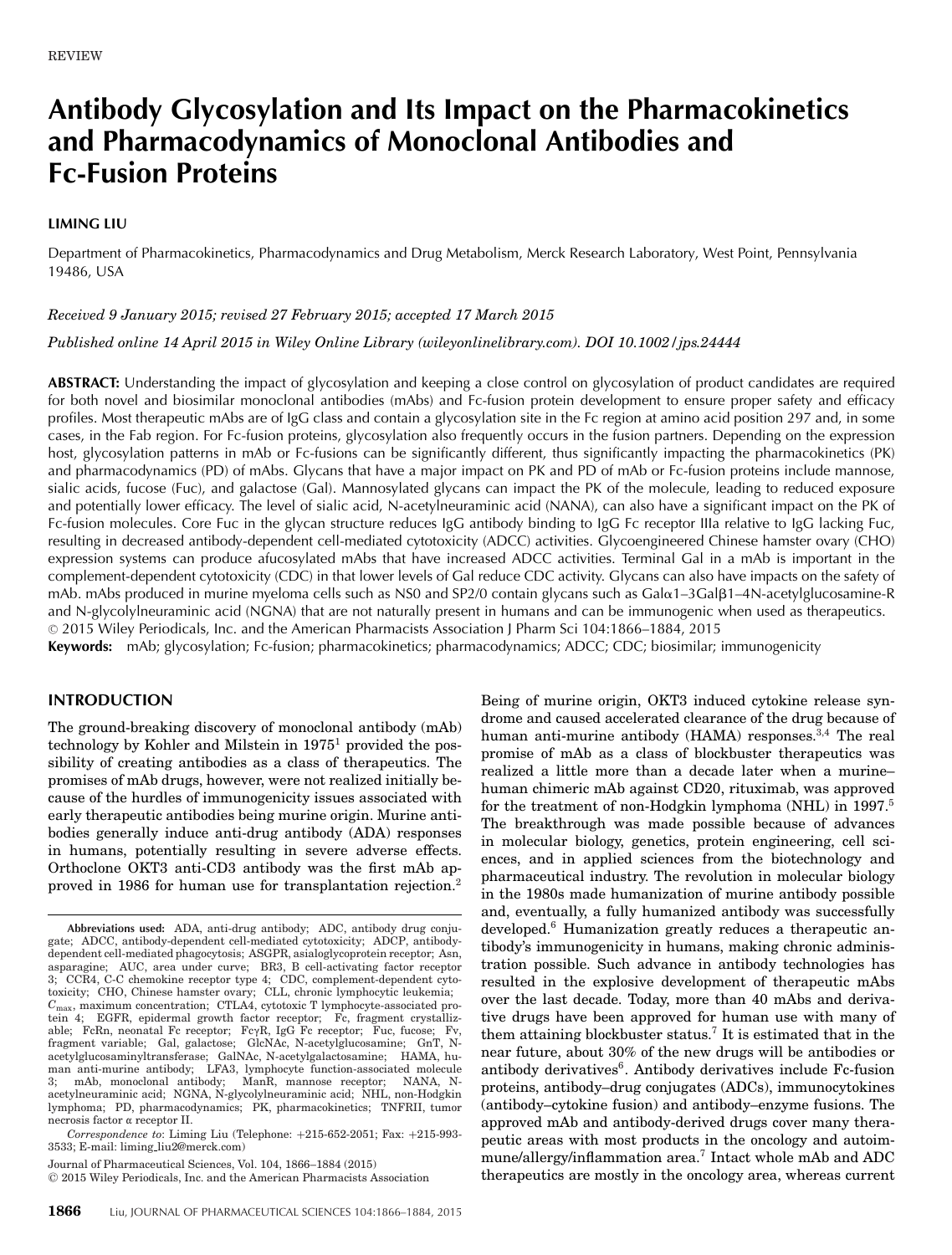Fc-fusion proteins are mostly used for the treatment of autoimmune diseases and for enzyme replacement therapy. Tables 1 and 2 list all antibody therapeutics and Fc-fusion proteins approved for marketing as of November, 2014.

Like natural IgGs, all approved recombinant therapeutic mAbs are glycosylated, although some nonglycosylated mAbs or derivatives are in clinical development.8 Therapeutic mAbs or derivatives have an asparagine (Asn)-X-Ser/Thr (where X is any amino acid except a Pro) consensus sequence for Nglycosylation at the position  $\text{Asn}^{297}$  in the heavy chain of the CH2 constant domain. Some therapeutic mAbs also bear additional glycosylation in the Fab domain such as cetuximab at  $Asn^{88}$  of the VH region.<sup>9</sup> In addition, some of the Fc-fusion partner molecules such as etanercept and B cellactivating factor receptor 3 (BR3)–Fc also possess O-linked glycans.10,11 Alteration of glycan compositions and structures can cause conformational changes of the Fc domain, which could change binding affinity to Fc $\gamma$  receptors, resulting in changes of immune effector functions.<sup>12,13</sup> Fc effector functions include complement-dependent cytotoxicity (CDC), antibodydependent cell-mediated cytotoxicity (ADCC), and antibodydependent cell-mediated phagocytosis (ADCP). All three effector functions are triggered by the formation of immune complexes, which then recruit complement proteins and/or effector cells. IgG Fc receptors ( $Fc\gamma Rs$ ) are a family of molecules consisting of three activating ( $Fc\gamma RI$ ,  $Fc\gamma RIII$ , and  $Fc\gamma RIV$  in mice;  $Fc\gamma RIA$ ,  $Fc\gamma RII$ a, and  $Fc\gamma RIII$ a in humans) and one inhibitory (Fc $\gamma$ RIIb) receptor.<sup>14</sup> It is well established that the absence of glycosylation dramatically reduces the binding affinity to  $Fc\gamma RI$  and eliminates the binding to  $Fc\gamma RII$  and  $Fc\gamma RIII$ receptors.15,16 Alteration of some glycoforms in therapeutic mAb or Fc-fusions can also impact the pharmacokinetics (PK) of the molecules,  $^{17,18}$  exemplified by the negative impact on the PK of high-mannose glycans, presumably mediated by C-type lectin clearance mechanisms. In the last decade, biopharmaceutical companies have put tremendous efforts into the development of mAbs with higher effector functions (biobetters). The best example of such a biobetter is Gazyva $^\circledR$  (obinutuzumab) developed by Roche/Glycart, which is the third-generation type II anti-CD20 humanized and glycoengineered mAb with dramatically enhanced ADCC activity.<sup>19</sup> Gazyva $^{\circledR}$  demonstrated superior efficacy over Rituxan $^\circledR$  (rituximab) in clinical trials for the treatment of chronic lymphocytic leukemia (CLL), leading to US FDA approval in November, 2013.20

The importance of biologics drugs in disease management and the high cost of such drugs have prompted the development of biosimilars. Guidelines for biosimilar drug development from several regulatory agencies across the world including FDA and EMEA consider quality attributes especially glycosylation similarities as one of the most critical requirements.<sup>21-26</sup> Understanding the impact of glycosylation on PK and pharmacodynamics (PD) and ensuring tight control of glycosylation during manufacturing are required for both novel and biosimilar mAb and Fc-fusion drug development. In this review article, background information related to glycosylation compositions and patterns (glycoforms) of therapeutic mAb or Fc-fusion proteins are reviewed and the impact on PK and PD is discussed. The impact of glycosylation on ADC generally follows the rules of intact mAb. However, additional considerations in conjugated drug and positions of conjugation are also important in relation to PK and PD, but will not be discussed here.

#### **IgG GLYCAN STRUCTURES AND BIOSYNTHESIS**

Unlike other serum proteins, the N-linked glycans of human IgGs are typically biantennary complex structures (Fig. 1). A conserved core structure is composed of two Nacetylglucosamine (GlcNAc), three mannose, and two GlcNAc residues that are  $\beta$ -1,2 linked to  $\alpha$ -6 mannose and  $\alpha$ -3 mannose, forming two antennae. Additional monosaccharides extended from the core may be present. Depending on the host glycosylation machinery, additional fucose (Fuc), galactose (Gal), bisecting GlcNAc, and sialic acid including N-acetylneuraminic acid (NANA) or N-glycolylneuraminic acid (NGNA) residues, may be added to the core. Glycans present considerable heterogeneity with more than several hundred possible glycoforms because of the random pairing of heavy-chain glycans with different structures.<sup>9,27</sup> The  $\alpha$ -1,6 arm of the biantennary glycan extends along the hydrophobic face of the CH2 amino acid backbone where the polar nature of the carbohydrate protects the underlying hydrophobic polypeptide. The  $\alpha$ -1,3 arm of the glycan extends toward the interstitial space formed by the CH2–CH3 dimer. The glycans on opposite  $\text{Asn}^{297}$  residues of each heavy chain interact and maintain the conformation of the Fc domain. As such, changes in Fc glycosylation can alter the Fc conformation and subsequent binding to Fc receptors.28

Antibody N-linked glycan biosynthesis follows the same process as for other glycoproteins.29–31 A preassembled Glc3Man9GlcNAc2 oligosaccharide is transferred to Asn<sup>297</sup> of the IgG heavy chain by an oligosaccharyltransferase complex in the endoplasmic reticulum, followed by glycosidase-mediated sequential removal of three Glc residues and a mannose residue to form Man8GlcNAc2. After transition to the *cis*-Golgi apparatus, three additional mannoses are trimmed by mannosidase to form a Man5GlcNAc2 oligosaccharide. Once in the medial Golgi, the N-acetylglucosaminyltransferase–I (GnT-I) enzyme mediates the transfer of GlcNAc from UDP-GlcNAc to the O-2 position of the terminal mannose residue in the  $\alpha_1 \rightarrow 3$  branch of the Man5GlcNAc2 oligosaccharide. Subsequently, removal of two more mannose residues from the  $\alpha$ 1→6 branch gives rise to a GlcNAcMan3GlcNAc2 oligosaccharide. Before translocating to the *trans*-Golgi, Nacetylglucosaminyltransferase–II (GnT-II) mediates the transfer of an additional GlcNAc to the newly generated terminal mannose residue at the O-2 position in the  $\alpha$ 1→6 branch to form the conserved biantennary core structure GlcNAc2Man3GlcNAc2.<sup>31</sup> In the *trans*-Golgi, the addition of Gal, bisecting GlcNAc, sialic acid (either NANA or NGNA) and core Fuc residues occurs via enzymatic addition by specific transferases using nucleotide-charged monosaccharide donors. Figure 2 summarizes the major steps of N-linked glycan biosynthesis. Familiarization with the steps of glycan biosynthesis may help in the understanding of the specific glycosylation patterns associated with effector functions. For instance, high mannose variants (Man5/8/9) would also lack core Fuc, resulting in higher binding affinity to  $Fc\gamma RIII$ a and enhanced ADCC activity (see section *Glycosylation Impact on PD of mAb*).

O-linked glycosylation does not occur in IgG molecules, but is present in many membrane proteins such as  $TNF\alpha RII$  in Fcfusion molecule etanercept and in human mucin and IgA1. $32,33$ O-glycosylation is fundamentally different from N glycosylation as a typical consensus amino acid sequence has not been clearly identified yet. $34$  There are several types of O-linked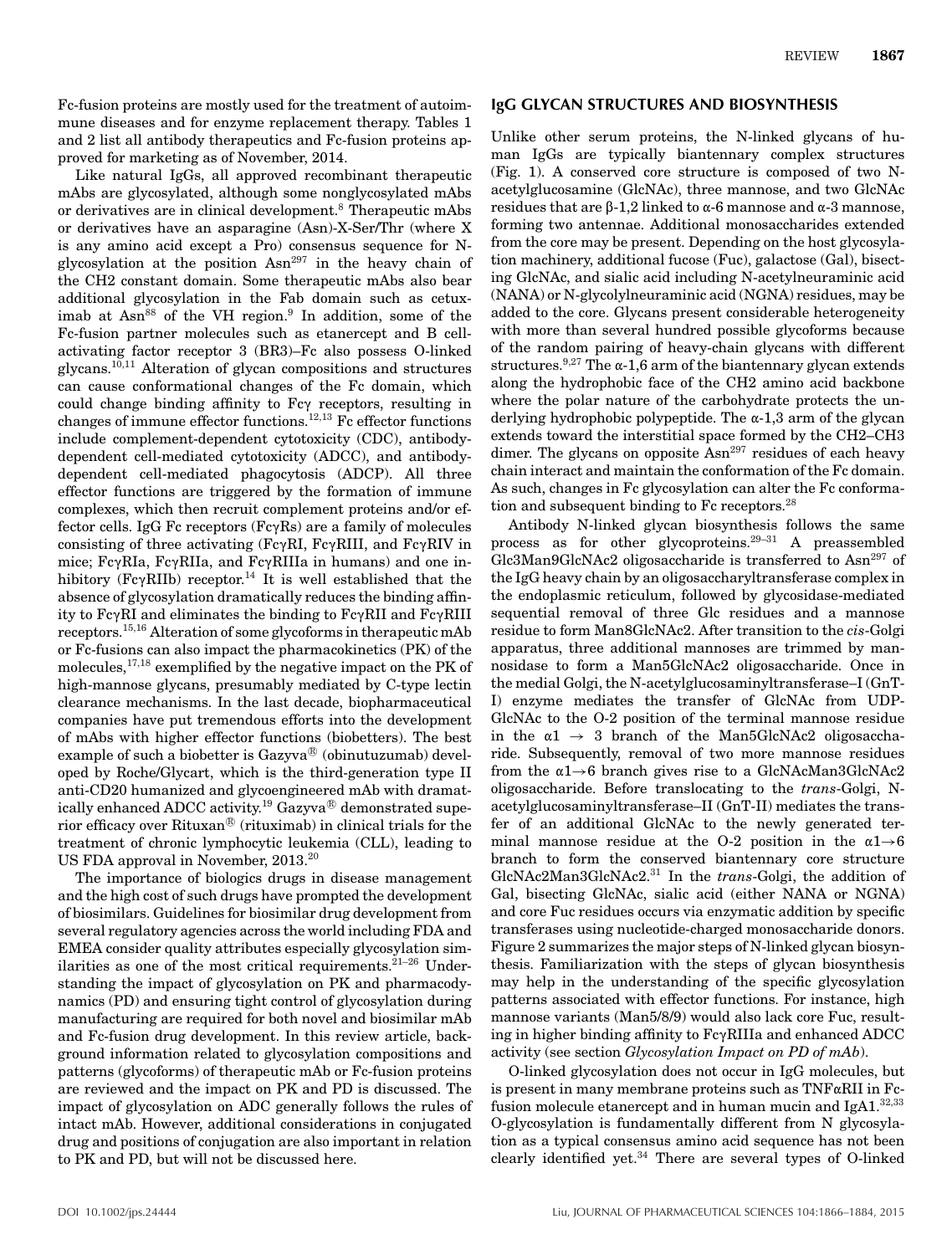| <b>Table 1.</b> Monoclonal Antibodies Approved for Marketing as of |                       | November, 2014                                  |                            |                                         |                                                               |                          |
|--------------------------------------------------------------------|-----------------------|-------------------------------------------------|----------------------------|-----------------------------------------|---------------------------------------------------------------|--------------------------|
| Mechanism of Action                                                | <b>Brand Name</b>     | Š                                               | Target                     | IgG Subclass                            | First Approved Indications                                    | Therapeutic<br>Area      |
| Check point inhibitors                                             | Yervoy                | Ipilimumab                                      | CTLA-4                     | Human IgG1                              | Advanced melanoma                                             | Oncology                 |
| (immunotherapy)                                                    | Keytruda<br>Opdivo    | Nivolumab<br>Keytruda                           | PD-1<br>$PD-1$             | Humanized gG4<br>Human IgG4             | Ipi refractory melanoma<br>Advanced melanoma                  | Oncology<br>Oncology     |
| involving ADCC,<br>CDC, and other<br>Targeted therapy              | Rituxan               | Rituximab                                       | CD20                       | Chimeric IgG1                           | Non-Hodgkin lymphoma<br>(Japan)                               | Oncology                 |
| mechanisms                                                         | Herceptin<br>Avastin  | Trastuzumab<br>Bevacizumab                      | VEGF<br>Her <sub>2</sub>   | Humanized IgG1<br>Humanized IgG1        | Her2-positive breast cancer<br>Coloerectal, NSCLC-            | Oncology<br>Oncology     |
|                                                                    | Erbitux               | Cetuximab                                       | <b>EGFR</b>                | Chimeric IgG1                           | squamous, renal cancer<br>Head and neck, kras-ve              | Oncology                 |
|                                                                    | Campath               | Alemtuzumab                                     | CD52                       | Human IgG1                              | B-cell chronic lymphocytic<br>colorectal cancer               | Oncology                 |
|                                                                    | Vectibix              | Panitumumab                                     | <b>EGFR</b>                | Human IgG2                              | Metastatic colorectal<br>leukemia                             | Oncology                 |
|                                                                    | Arzerra               | Ofatumumab                                      | CD20                       | Human IgG1                              | B-cell chronic lymphocytic<br>carcinoma                       | Oncology                 |
|                                                                    | Perjeta               | Pertuzumab                                      | HER2                       | Humanized IgG1                          | Her2-positive breast cancer<br>leukemia                       | Oncology                 |
| Antibody-drug                                                      | $Cyr$ amza<br>Kadcyla | Trastuzumab emtansine<br>Ramucirumab            | VEGFR2<br>HER2             | Humanized IgG1<br>Human IgG1            | Her2-positive breast cancer<br>Stomach cancer                 | Oncology<br>Oncology     |
| conjugate                                                          | Adcetris              | Brentuximab vedotin                             | CD30                       | Chimeric IgG1                           | Refractory HL, refractory                                     | Oncology                 |
|                                                                    | Mylotarg              | Gemtuzumab ozogamicin                           | CD33                       | Humanized IgG1                          | Acute myeloid leukemia<br>relapse sALCL                       | Oncology                 |
| Targeted radiotherapy                                              | Zevalin<br>Bexxar     | Tositumomab-iiodine-131<br>Ibritumomab-tiuxetan | CD20<br>CD20               | Murine IgG <sub>2a</sub><br>Murine IgG1 | Non-Hodgkin lymphoma<br>Non-Hodgkin lymphoma<br>(withdrawn)   | Oncology<br>Oncology     |
| Inflammatory cytokine                                              | Remicade              | $Y90$ or $In111$<br>Infliximab                  | $\text{TMF-}\alpha$        | Chimeric IgG1                           | Rheumatoid arthritis,                                         | Immunology               |
| inhibitors                                                         | Simponi               | Golimumab                                       | $\text{TMF-}\alpha$        | Human IgG1                              | Rheumatoid arthritis,<br>Crohn's diseases                     | Immunology               |
|                                                                    | Humira                | Adalimumab                                      | $\text{TNF-}\alpha$        | Human IgG1                              | Rheumatoid arthritis,<br>Crohn's diseases<br>Crohn's diseases | Immunology               |
|                                                                    | Cimzia                | Certolizumab                                    | $\text{TNF-}\alpha$        | Humanized IgG1 <sup>a,b</sup>           | rheumatoid arthritis<br>Crohn's diseases,                     | Immunology               |
|                                                                    | Stelara<br>Ilaris     | Canakinumab<br>Ustekinumab                      | IL-12/IL-23<br>$IL-1\beta$ | Human IgG1<br>Human IgG1                | Cryopyrin-associated<br>Plaque psoriasis                      | Immunology<br>Immunology |
|                                                                    | Benlysta              | Belimumab                                       | Blys                       | Human IgG1                              | periodic syndromes<br>erythematosus<br>Systemic lupus         | Immunology               |

*Continued*

 $Continued$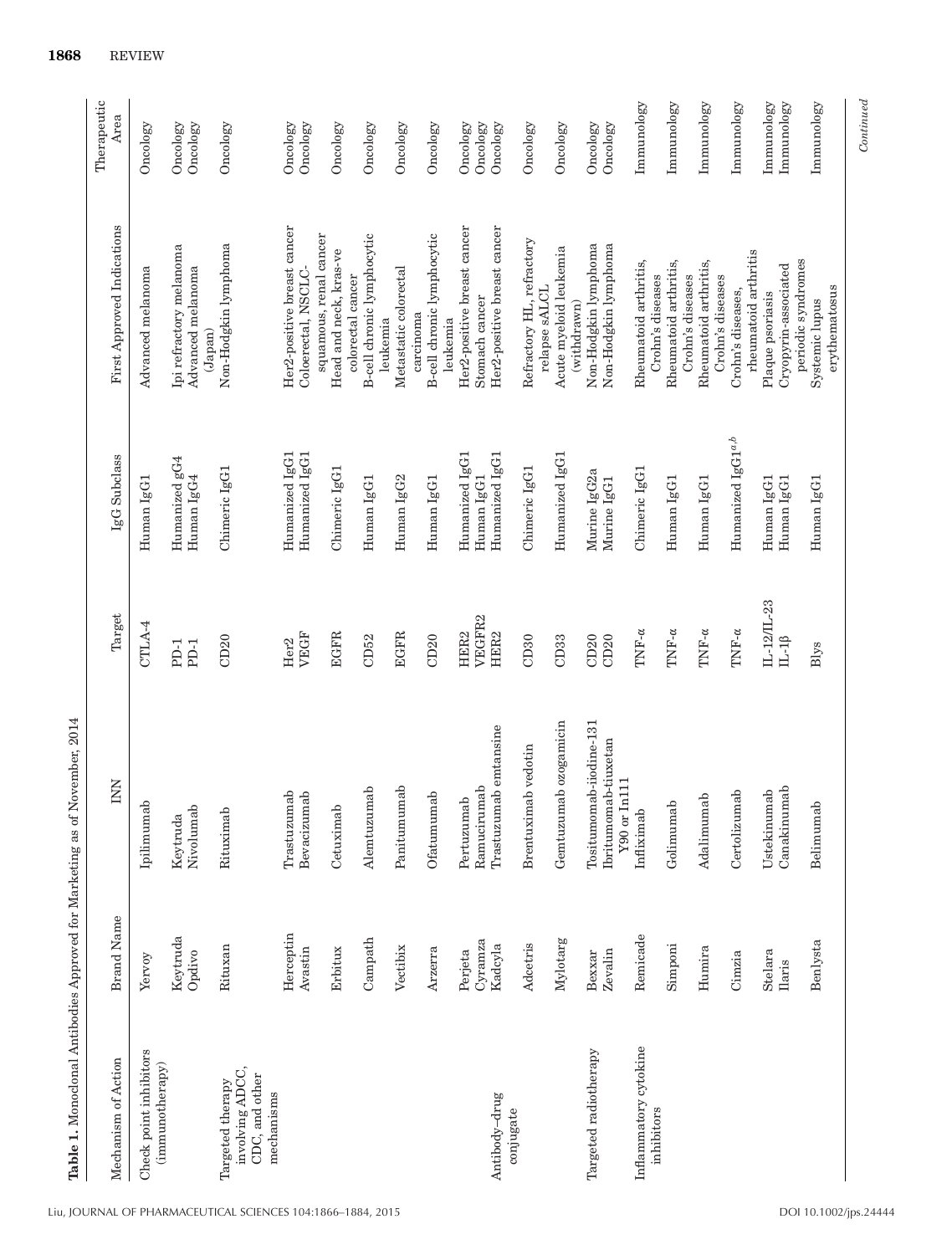| Table 1. Continued                      |                   |                |                                    |                             |                            | Therapeutic    |
|-----------------------------------------|-------------------|----------------|------------------------------------|-----------------------------|----------------------------|----------------|
| Mechanism of Action                     | <b>Brand Name</b> | INN            | Target                             | IgG Subclass                | First Approved Indications | Area           |
| Receptor blockade                       | Actemra/roactemra | Tocilizumab    | $IL-6R$                            | Humanized IgG1              | Rheumatoid arthritis       | Immunology     |
|                                         | Simulect          | Basiliximab    | $_{\rm IL\text{-}2R\alpha}$        | Chimeric IgG1               | Transplantation rejection  | Immunology     |
|                                         | Othorclone OKT3   | Muromonab OKT3 | CD3                                | Murine IgG <sub>2a</sub>    | Transplantation rejection  | Immunology     |
| IgE inhibitor                           | Xolair            | Omalizumab     | IgE                                | Humanized IgG1              | Asthma                     | Immunology     |
| Integrin inhibitor                      | Entyvio           | Vedolizumab    | $\alpha$ 4 $\beta$ 7               | Humanized IgG1              | Ulcerative colitis and     | Immunology     |
|                                         |                   |                |                                    |                             | Crohn's disease            |                |
|                                         | ${\rm Tysabri}$   | Natalizumab    | α4                                 | Humanized IgG4              | Multiple sclerosis         | Immunology     |
| Anti-infection                          | Synagis           | Palivizumab    | $\ensuremath{\text{RSV}}\xspace$ F | Humanized IgG1              | RSV infection              | Infection      |
|                                         | Abthrax           | Raxibacumab    | Anthrax toxin                      | Human IgG1                  | Anthrax infection          | Infection      |
| Bone regeneration                       | Prolia/Xgeva      | Denosumab      | RANKL                              | Human IgG2                  | Osteporosis                | Bone disease   |
| Antiplatelets                           | Reopro            | Abciximab      | GPIIb/IIIa                         | Chimeric IgG1 <sup>a</sup>  | Ischemia/angina            | Cardiovascular |
| Complement inhibitor                    | Soliris           | Eculizumab     | ကို                                | Humanized IgG2/4            | Paroxysmal nocturnal       | Hematology     |
|                                         |                   |                |                                    |                             | hemoglobinuria             |                |
| Anti-VEGF                               | $Lucentis^a$      | Ranibizumab    | VEGF                               | Humanized IgG1 <sup>a</sup> | Age-related macular        | Ophthalmology  |
|                                         |                   |                |                                    |                             | degeneration               |                |
| "Fab fragment.<br>bPEGylated            |                   |                |                                    |                             |                            |                |
| INN, international nonproprietary name. |                   |                |                                    |                             |                            |                |

glycosylations and the mucin-type O-glycan, with Nacetylgalactosamine (GalNAc) at the reducing end, is the most common form in secreted and plasma membrane proteins in humans.<sup>35</sup> O-glycan biosynthesis occurs in a stepwise fashion involving the sequential transfer of single sugar residues by distinct glycosyltransferases. The initiation of a mucin-type Oglycan formation involves the transfer of a GalNAc residue from the nucleotide sugar UDP-GalNAc to the hydroxyl side chains of Ser/Thr and is catalyzed by a family of more than 20 different polypeptide GalNAc transferases.34,35 These carbohydrates can be further elongated by incorporation of Gal, Fuc, GlcNAc, and sialic acid residues via different linkages.36 Figure 3 depicts the mucin type O-glycan core structure.

#### **GLYCOSYLATION DIFFERENCES BY DIFFERENT EXPRESSION HOSTS**

It has been well demonstrated that different host cells can add different glycoforms to recombinant antibodies.<sup>6,37-39</sup> Most approved mAbs are produced in Chinese hamster ovary (CHO) cells and some are produced in murine myeloma cell lines NS0 and SP2/0. The Fc glycans of human serum IgG are mainly of a core fucosylated complex biantennary type with predominantly G0F, G1F, and G2F glycoforms and trace amounts of the sialylated glycoforms.<sup>9</sup> In addition, a small percentage of human IgG with afucosylated glycans with or without a bisecting GlcNAc residue also exist. Recombinant human IgG made in CHO cells has similar glycosylation patterns or glycoforms to naturally occurring human serum IgG.9,38 Murine myeloma cells (NS0 and SP2/0) can add sugars that are not naturally found on normal human IgG and are known to be immunogenic, for example,  $\alpha$ -Gal epitope (Gal $\alpha$ 1–3Gal $\beta$ 1–4GlcNAc-R) and NGNA.<sup>9,39</sup> NGNA is the predominant sialic acid in the glycoproteins produced in murine cells and only trace amount found in CHO-produced glycoproteins.6,37 Nonhuman glycoforms produced by murine expression hosts may present important implications in terms of immunogenicity of therapeutic mAbs (see section *Glycosylation Impact on Immunogenicity of Therapeutic mAb*).

The rat myeloma cell line YB2/0 produces recombinant mAb with low Fuc content and could elicit up to 50-fold higher ADCC activity than when produced in CHO cell.<sup>40</sup> Glycoprotein synthesized in wild-type yeast is afucosylated and bears high-mannose oligosaccharides with the number of mannose residues varying between individual strains.41,42 *Pichia pastoris* has been successfully engineered to produce specific homogeneous human glycoforms on human IgG-Fc.<sup>43</sup> Production of therapeutic mAb in plants may offer an economic solution to the high cost of mAb drugs. Significant achievements in humanizing glycosylation and removal of enzymatic pathways that generate immunogenic residues on glycoproteins in plant have been reported.<sup>44</sup> A plant-derived mAb has yet to reach the market, although Elelyso (taliglucerase alfa), a recombinant enzyme made in plant to treat Gaucher disease, has been approved by the FDA in 2012.45 It was stated in the product monograph<sup>46</sup> that some Elelyso-treated patients developed ADA. However, it is not clear whether the ADA rate is higher than that of the CHO-derived product Cerezyme (imiglucerase) or whether it is glycosylation related.46,47 More recently, recombinant mAbs against the Ebola virus produced in tobaccos plant *Nicotiana benthamiana* made headlines around the globe. Here, it was claimed that a plant produced mAb cocktail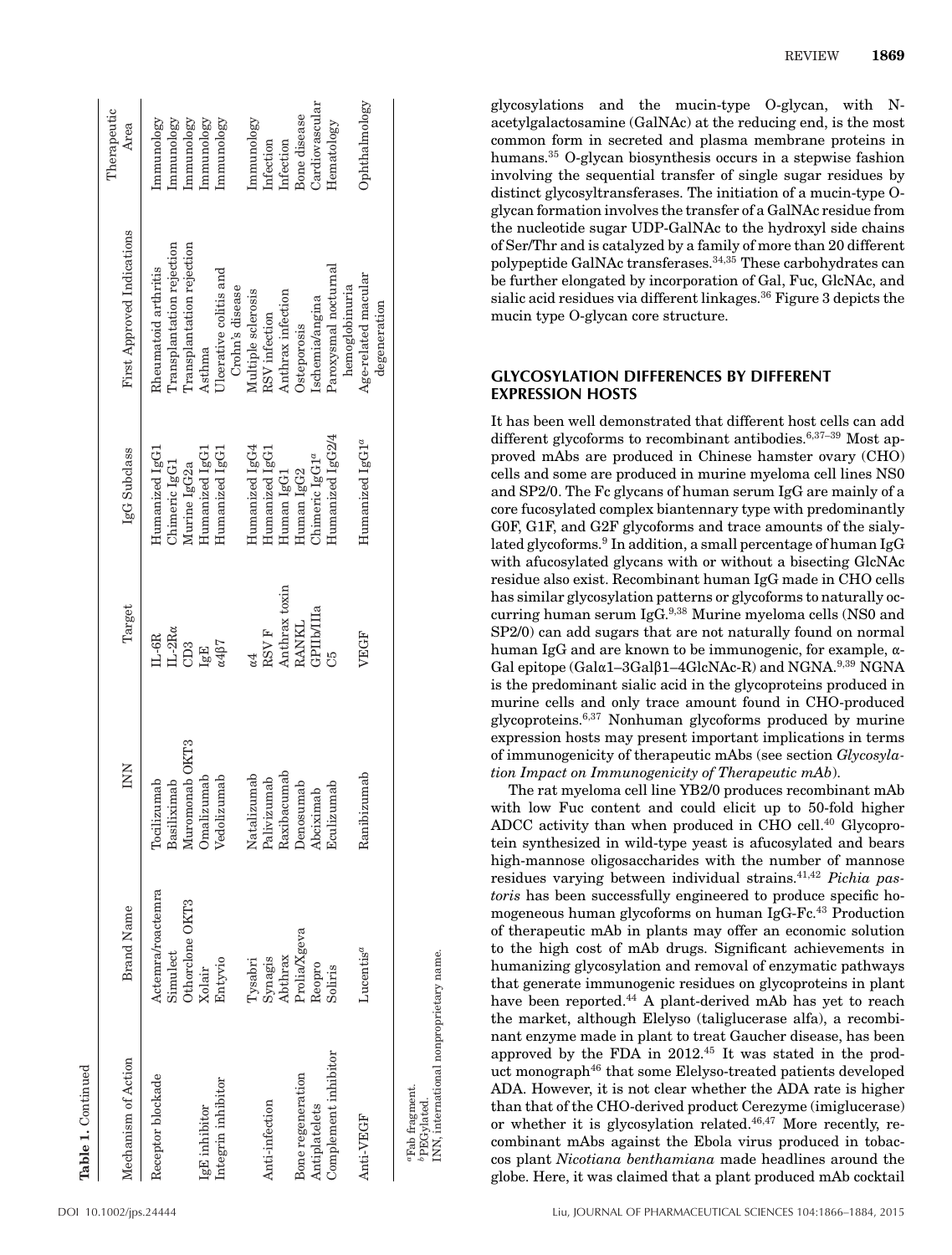| Trade Name | INN                    | Target/MOA     | Glycosylation | <b>Fusion Partner</b> | Indications                           |
|------------|------------------------|----------------|---------------|-----------------------|---------------------------------------|
| Enbrel     | Etanercept             | TNF- $\alpha$  |               | $TNF\alpha$ -IIR      | Rheumatoid arthritis                  |
| Amevive    | Alefacept              | CD2            |               | $LFA-3$               | Plaque psoriasis                      |
| Orencia    | Abatacept              | CD28           |               | CTLA-4                | Rheumatoid arthritis                  |
| Arcalyst   | Rilonacept             | $IL-1$         |               | $IL-1R$               | Plaque psoriasis                      |
| Nplate     | Romiplostim            | TPOR           | N             | TPO peptide mimetic   | Chronic ITP                           |
| Nulojix    | Belatacept             | CD28           |               | CTLA-4 (L104E, A29Y)  | Transplantation rejection/prophylaxis |
| Eylea      | Aflibercept            | VEGF-A and PGF | Y             | VEGFR1/2              | Macular degeneration (AMD, also ARMD) |
| Alprolix   | FIX-Fc fusion          | Coagulation    |               | <b>FIX</b>            | Hemophilia B                          |
| Eloctate   | <b>FVIII-Fc fusion</b> | Coagulation    |               | <b>FVIII</b>          | Hemophilia A                          |

**Table 2.** Fc-Fusion Proteins Approved for Marketing as of November, 2014

INN, international nonproprietary name; ITP, idiopathic thrombocytopenic purpura.



**Figure 1.** Major N-linked glycoforms of mAb therapeutics.

may have contributed to the successful recovery of two US aid workers who had contracted the Ebola virus.<sup>48</sup> This cocktail of mAbs possesses predominantly the afucosylated G0 glycoform.49

Although some marketed mAb drugs are produced in NS0 or SP2/0 murine myeloma cell lines, the glycosylation pattern in general are similar (except in the cases of sialyation and  $\alpha$ -Gal epitope addition) to those produced in CHO cells. A market surveillance study was conducted to compare glycosylation profiles of marketed mAb drugs in the Swiss market. The results of the survey showed that product lot-to-lot variability was found to be generally low, suggesting that a majority of manufacturers have high-quality standards in their production processes. However, proportions of G0, G1, and G2 core-fucosylated chains derived from different products varied considerably and showed a bias toward the immature agalactosylated G0 form.<sup>50</sup> From the 16 mAb drugs tested, the predominant glycoform is G0F (30%–99%), followed by G1F (1–6 linkage, 1%–35%), G1F (1–3 linkage, 0%-10%), and G2F (0%-30%).<sup>50</sup>

#### **Fc**-**Rs AND RELATED BIOLOGICAL FUNCTIONS**

The Fab and Fc domain of an IgG antibody have distinct functions in the immune system, linking the innate arm to the adaptive arm of immunity.<sup>51</sup> Antibodies bind through the Fab domain to specific antigens and through the Fc domain to Fc receptors on multiple cell types to initiate a cascade of various immune responses. In humans, there are four types of Fc receptors for IgG molecules:  $Fc\gamma RI$  (also known as CD64), RII (CD32 a, b, and c), RIII (CD16 a, b, and c), and neonatal Fc receptor (FcRn). These receptors are expressed by many cells including both immune cells and nonimmune cells.51,52 Antibody engagement of activating type Fc receptors, which include  $Fc\gamma RI$ ,  $Fc\gamma RI$ a, and  $\text{IIc}, \text{Fc} \gamma \text{RIIIa}, \text{triggers signaling through an immunotypes}$ like activation motif and induces a cell-based inflammatory responses including ADCC, CDC, and ADCP. Signaling through an immunotyrosine-like inhibitory motif present in  $Fc\gamma RIIb$ activates an intracellular phosphatase, thereby dampening an inflammatory response.<sup>28</sup>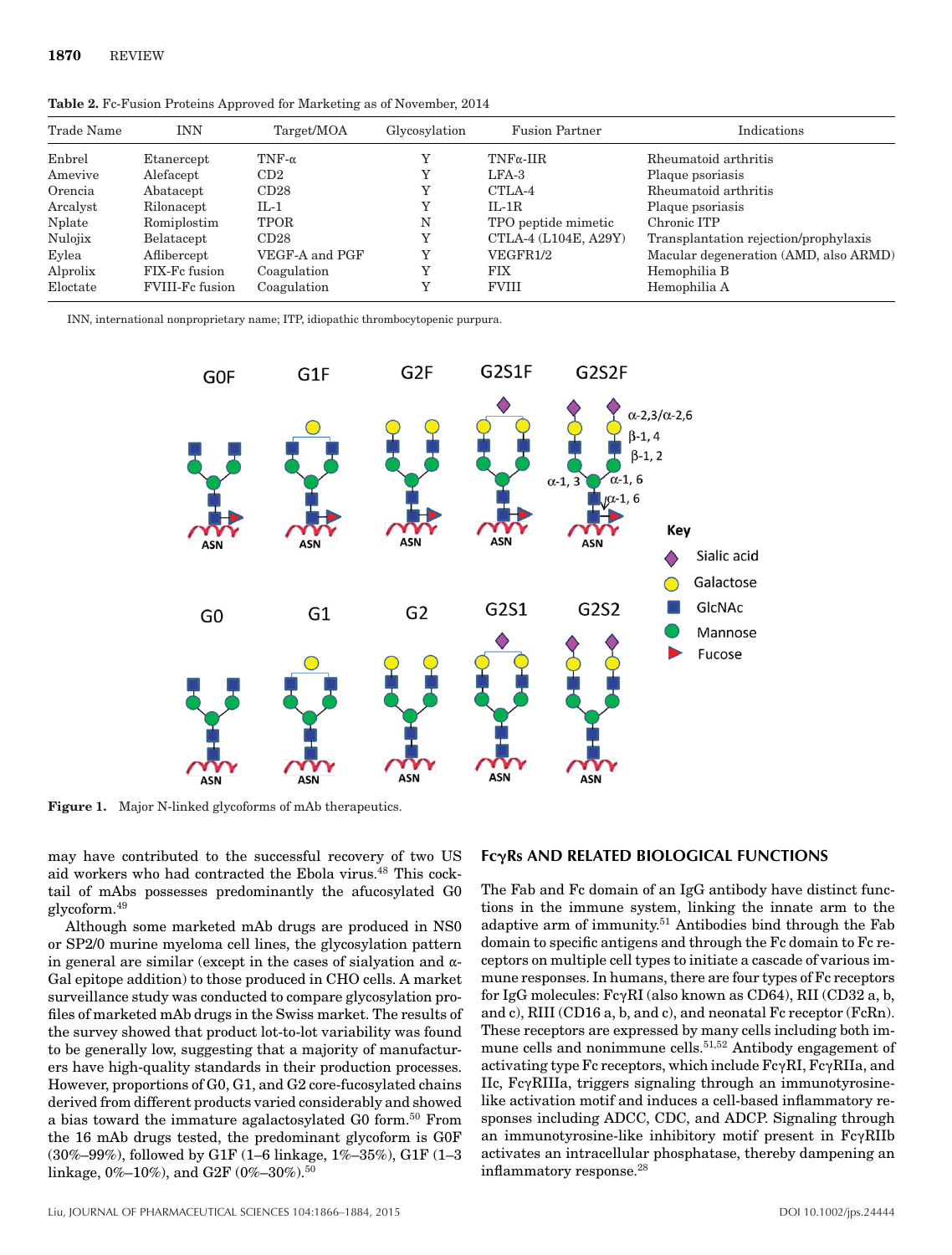

**Figure 2.** Antibody N-linked glycan biosynthesis pathways. Schematic presentation is based on the work of Kornfeld and Kornfeld.31



# O-linked Glycan (mucin type)

**Figure 3.** O-linked glycans.

 $Fc\gamma RI$  is a high-affinity receptor, whereas  $Fc\gamma RI$  and FcyRIII are low-affinity receptors for monomeric IgG molecules. The  $Fc\gamma RI$  family is the only  $Fc\gamma$  receptor class capable of appreciably binding monomeric IgG *in vivo*. <sup>53</sup> The so-called low-affinity  $Fc\gamma Rs$  bind monomeric antibodies poorly. However,

with high avidity. As a consequence, in the absence of antigen, low-affinity FcyRs remain free in spite of the high concentration of circulating immunoglobulins, (e.g., IgG). They are therefore more suitable than high-affinity  $Fc\gamma R$  to enable antibodies to modulate an immune complex-driven adaptive immune response.<sup>53</sup> Because affinity of human IgG to  $hFc\gamma R$  is dependent on whether it is in the monomeric or immune complexed state, care needs to be taken when comparing the binding affinities. The biology of  $Fc\gamma$ RIII has been investigated more extensively than that of other Fc $\gamma$  receptors, possibly because of the role of activating FcyRIIIa in NK cell activity and ADCC, which both are closely related to autoimmunity and mechanism of action for cancer therapy by therapeutic mAbs.<sup>28</sup> Fc $\gamma$ RIIIa has a discrete distribution across the hematopoietic system, and is found on cells such as monocytes and NK cells.<sup>54</sup> Recently, it was shown at the molecular level that a unique carbohydrate– carbohydrate interface was involved in the interaction between afucosylated IgG1 and  $Fc\gamma RIIIa$ , which explains the increased affinity for the afucosylated antibody through lack of steric hindrance, which is present for fucosylated forms.<sup>55</sup>

they can bind antibodies as multivalent immune complexes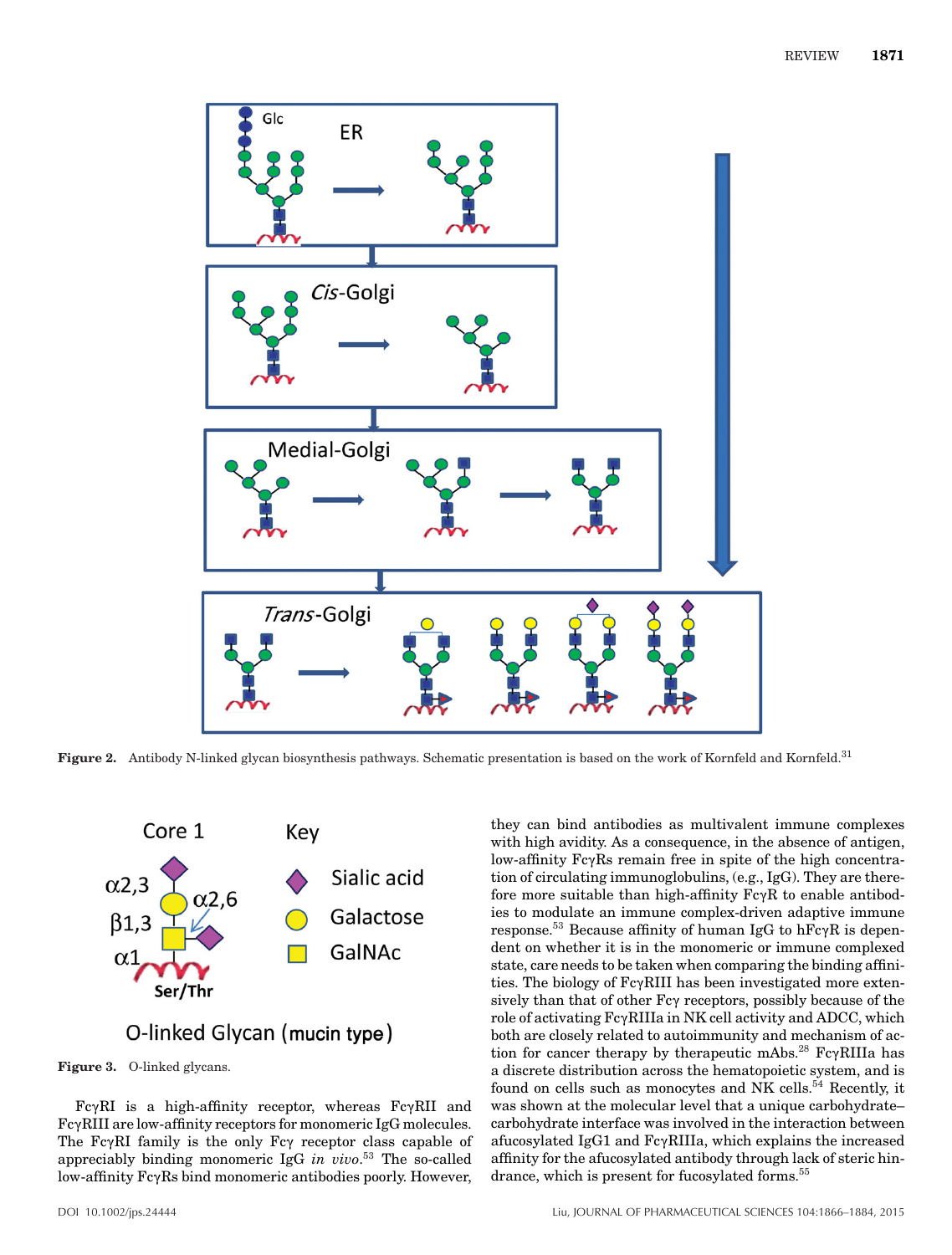|                         |                                                                                        |        |       | Monomeric IgG |                          |        |                          | <b>Immune Complex</b> |                          |
|-------------------------|----------------------------------------------------------------------------------------|--------|-------|---------------|--------------------------|--------|--------------------------|-----------------------|--------------------------|
| Receptors               | Expression                                                                             | IgG1   | IgG2  | IgG3          | IgG4                     | IgG1   | IgG2                     | IgG3                  | IgG4                     |
| $Fc\gamma RI$           | Monocytes, macrophages                                                                 | $^{+}$ |       | $++$          | $++$                     | $+++$  |                          | $+++$                 | $+++$                    |
| $Fc\gamma RIIa_{H131}$  | Monocytes, macrophages, dendritic cells<br>neutrophiles, platelets, eosinophiles       |        |       |               |                          | $+++$  | $++$                     | $+++$                 | $++$                     |
| $Fc\gamma RIIa_{R131}$  | Same as $Fc\gamma RIIaR131$                                                            |        |       |               |                          | $+++$  | $^{+}$                   | $+++$                 | $^{+}$                   |
| $Fc\gamma RIIb$         | B cells, monocytes, macrophages,<br>dendritic cells, neutrophiles                      |        |       |               |                          | $^{+}$ | -                        | $++$                  | $^{+}$                   |
| $Fc\gamma RIIc$         | NK cells, B cells                                                                      |        |       |               |                          | $^{+}$ |                          | $++$                  | $^{+}$                   |
| $Fc\gamma RIIIa_{F158}$ | NK cells, monocytes                                                                    |        |       | $+/-$         | $\overline{\phantom{m}}$ | $++$   | $\overline{\phantom{0}}$ | $+++$                 | $++$                     |
| $Fc\gamma RIIIaV158$    | NK cells, monocytes                                                                    |        |       | $++$          |                          | $+++$  | $^{+}$                   | $+++$                 | $++$                     |
| FcyRIIIbNA1             | Neutrophiles, eosinophiles                                                             |        |       |               |                          | $+++$  | $\overline{\phantom{m}}$ | $+++$                 | $\overline{\phantom{m}}$ |
| FcyRIIIbNA2             | Neutrophiles, eosinophiles                                                             |        |       |               |                          | $+++$  | -                        | $+++$                 | -                        |
| FcyRIIIbSH              | Neutrophiles, eosinophiles                                                             |        |       |               |                          | $+++$  | $\qquad \qquad -$        | $+++$                 | $\overline{\phantom{m}}$ |
| FcRn                    | Cells of endothelial/epitherial origin, monocyte,<br>dendritic cells, kidney podocytes | $+++$  | $+++$ | $++$          | $^{+++}$                 | ND     | ND                       | ND                    | <b>ND</b>                |

**Table 3.** Relative Binding Affinity of Human IgG Subclasses to Human Fc Receptors

Adapted from Bruhns et al.<sup>53</sup>; Jefferis and Lund<sup>52</sup>; Roopenian and Akilesh.<sup>56</sup> ND, no data available.

Currently, all approved therapeutic mAbs and their derivatives are of three human IgG: IgG1, IgG2, and IgG4. The major differences between these IgGs are the length of the hinge region, amino acid composition, and the numbers of disulfide bridges between the two heavy chains, which can have implications in terms of  $Fc\gamma R$  binding, effector functions, and PK properties. A canonical glycosylation site is located in the Fc region  $c\gamma 2$  domain Asn<sup>297</sup> in all IgG subclasses.<sup>13</sup> Most of the currently approved IgG are IgG1 ( $\sim$ 75%), although some IgG4 and IgG2 versions of IgG have been approved with more in development (Table 1). The lack of use of IgG3 may be because of its unfavorable PK in that IgG1, 2, and 4 have a terminal half-life around 21 days, whereas the half-life of IgG3 is only about 7 days. IgG subclasses have differential binding affinity to the IgG Fc $\gamma$  receptors and consequently mediate variable levels of effector function (e.g., ADCC, CDC, and ADCP). The binding specificity and affinity of human IgG subclasses to human  $Fc\gamma Rs$  have been studied extensively with generally similar results cross the studies, although some minor differences have been reported.<sup>28</sup> In a comprehensive study of human IgG subclass binding to human Fc $\gamma$ Rs, Bruhns et al.<sup>53</sup> showed that: (1) in monomeric form, IgG1 and IgG4 exhibited bindings to Fc $\gamma$ RI, but not to any other human Fc $\gamma$ Rs, whereas IgG2 did not bind to any human Fc $\gamma$ Rs; IgG3 showed binding to Fc $\gamma$ RI and Fc $\gamma$ RIIIa<sub>V158</sub> but not to other Fc $\gamma$ Rs; (2) in immune complex form, IgG1 and IgG3 exhibited strong binding to most of the human Fc $\gamma$ Rs; IgG2 bound to Fc $\gamma$ RIIa<sub>H131</sub>,  $Fc\gamma RIIa_{R131}$ , and  $Fc\gamma RIIIa_{V158}$  with various affinities; IgG4 bound to Fc $\gamma$ RI, Fc $\gamma$ RIIa, IIb, and IIc, and Fc $\gamma$ RIIIa $_{V158}$ ; (3) the inhibitory receptor  $Fc\gamma RIIb$  had a lower affinity for IgG1, IgG2, and IgG3 than all other hFc $\gamma$ Rs. The effector functions from antibody–Fc receptor engagement often determine the choices of IgG subclass used in therapeutic interventions for particular disease indications. For instance, IgG1 is often used in the indications that require Fc effector functions, whereas IgG4 or IgG2 is used where the effector function is not required or desired. Table 3 summarizes the relative binding affinity of different IgG subclasses in monomeric or immune complex form to Fc $\gamma$  receptors and the cellular expression of  $Fc\gamma Rs.$ 

The FcRn is different from the other Fc receptors and is more similar in structure to MHC class I. The mature FcRn receptor consists of a complex of two subunits:  $p51$  ( $\alpha$  chain) and p14 ( $\beta$ 2microglobulin) and forms an MHC class-l-like heterodimer.<sup>56-58</sup> FcRn binds to the Fc portion of IgG at CH2–CH3 hinge region that is distinct from the binding sites of the classical  $Fc\gamma Rs$  or the C1q component of complement, and it is the same versatile region of Fc that also binds staphylococcal protein A and streptococcal protein G, and rheumatoid factor.<sup>56</sup> The receptor is located mostly intracellulaly in numerous tissues and cells, such as the vascular endothelium, placenta, and myeloid derived antigen-presenting cells, such as monocytes, macrophages, and dendritic cells<sup>56–62</sup> (Table 3). The key function of FcRn is to salvage IgG and albumin in a pH-dependent manner to regulate the serum half-life of these molecules and maintain their homeostasis.56,63–66 Specifically, an IgG or albumin molecule is either endocytosed or pinocytosed into the cells and sorted to the acidic endosomes where it binds FcRn. The FcRn-bound IgG or albumin is transported to the cell surface and released at the neutral pH of blood, thereby preventing it from undergoing lysosomal degradation, leading to its long half-life.<sup>56</sup> FcRn also functions in the transfer of IgG from mother to fetus $67,68$ and is involved in binding IgG immune complexes for antigen presentation.69–71

#### **IMPACT OF GLYCOSYLATION ON THE PK of mAb and Fc-FUSION PROTEINS**

#### **Glycosylation Is Not Required for IgG Antibody's Long Half-Life**

It is well known that the removal of glycans from IgG can change the conformation of the Fc domain.12,72–74 Most studies have shown that CH2 domain of deglycosylated IgG exhibited the "closed" confirmation, in contrast to the "open" confirmation of the glycosylated version.<sup>12,75</sup> However, a recent study by Borrok et al.72 demonstrated that in solution state, aglycosylated Fc actually has a larger radius of gyration (Rg) than glycosylated Fc as it is in a more "open" form, suggesting that the proposed "closed" conformations of aglycosylated Fc observed in crystals may not be physiologically relevant. With a panel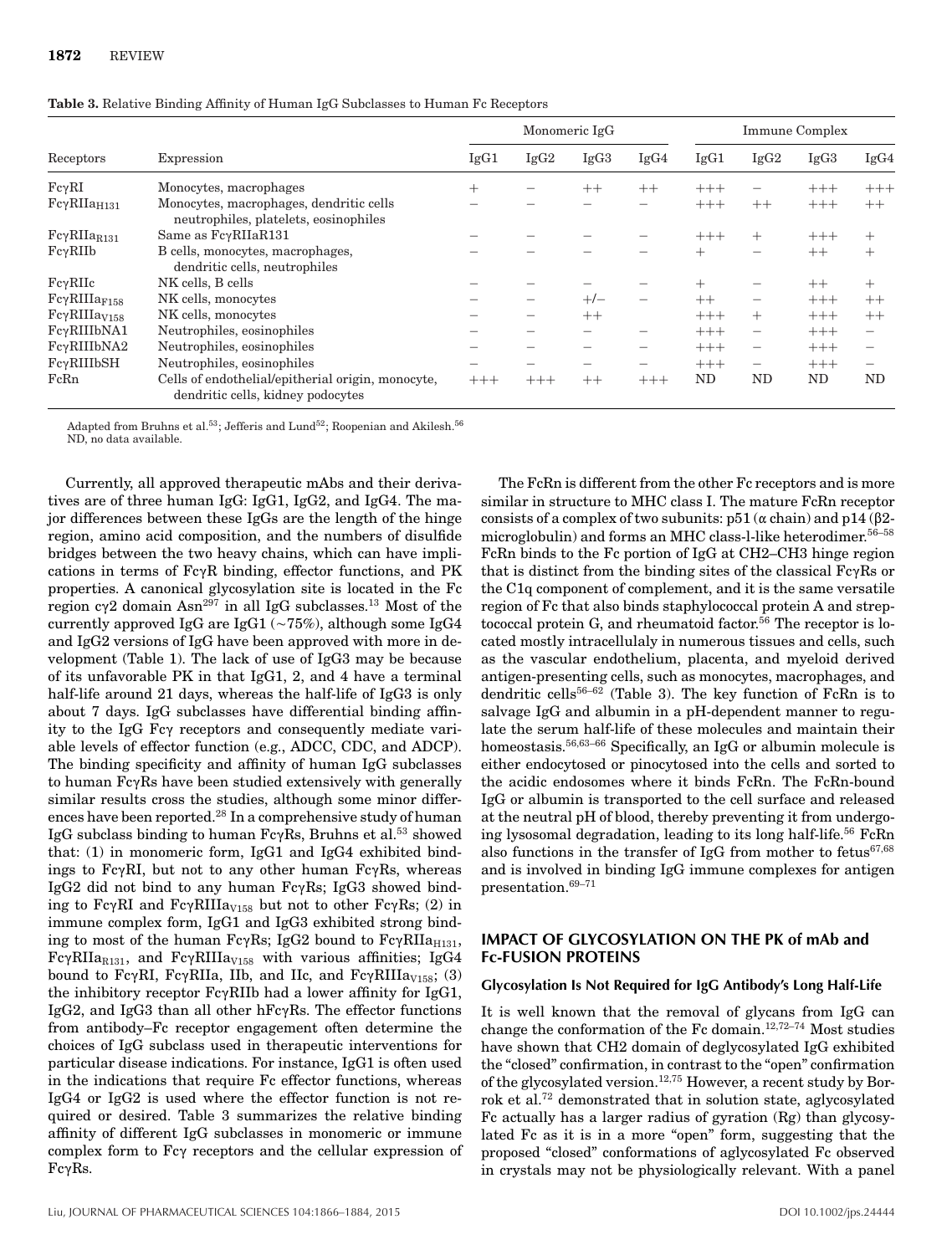of comprehensive biophysical analytical tools, Alsenaidy et al. examined the physical stability of deglycosylated IgG1 mAb (by PNGase) and aglycosylated IgG1 Fc variants (made recombinantly) in comparison to the glycosylated versions.<sup>73,74</sup> They found relatively minor conformational changes of deglycosylated IgG1 mAbs or aglycosylated IgG1 Fc in less extreme conditions such as at lower temperature and near neutral pH, whereas significant conformational changes were observed in more extreme conditions such as at acidic pH and higher temperatures.73,74

However, the conformational changes caused by glycan removal do not appear to provide a meaningful impact on the PK properties of IgG *in vivo*. Nose and Wigzell<sup>76</sup> investigated the impacts of glycosylation with tunicamycin as a glycan depleting tool, and found that following i.v. administration, the serum concentrations of the deglycosylated mouse IgG2b antibodies were very similar to those of the glycosylated forms. Similar results were obtained by others with genetically engineered IgG mAbs.15,77,78 For example, with genetically engineered mouse– human chimeric IgG1 and IgG3 antibodies, Tao and Morrison<sup>15</sup> demonstrated that the PK profile of aglycosylated IgG1 mAb with Asn<sup>297</sup> mutation was almost identical to that of the glycosylated form, although aglycosylated IgG3 molecules showed relatively faster clearance. The reason for the shorter half-life of aglycosylated IgG3 remains unclear.

The clinical evidence for aglycosylated IgG having normal PK is demonstrated by the mAb ALD518, which is a humanized antihuman IL-6 IgG1 produced in yeast. In a Phase I clinical trial, the circulating half-life for ALD518 was 20–32 days, consistent with a normal human serum IgG1 half-life.<sup>79</sup> Onartuzumab (*E. coli* produced and thereby aglycosylated), a one arm mAb against the receptor tyrosine kinase MET has been shown to have a 8–12-day half-life in a Phase I clinical trial, shorter than commonly reported glycosylated IgG1. However, the reason for the half-life difference is not clear.  $80,81$ 

The observations of similar PK properties between glycosylated and nonglycosylated IgG suggest that the primary factor determining the PK of an IgG (i.e., FcRn-mediated recycling) is not impaired by glycan removal. Indeed, aglycosylated IgG mAb showed similar FcRn-binding affinity to that of the glycosylated versions.78,82,83 A mutational analysis of IgG molecules demonstrated that the FcRn-binding site is located at the CH2–CH3 domain overlapping with the protein A-binding site, consistent with the finding that aglycosylated IgG can still bind to protein A and *E. coli* produced IgG exhibits similar PK to that of glycosylated versions produced from mammalian cells.<sup>84</sup>

#### **The Impact of Terminal Mannose and Sialic Acids on the PK of mAb**

In general, the glycosylation site of IgG Fc is relatively sequestered and buried in the CH2–CH3 domain, making interaction with glycan-binding receptors sterically unfavored.<sup>15</sup> However, in certain situations, when specific terminal sugars are abundant and possibly exposed, the PK of an antibody could be altered because of glycan binding to receptors present on tissues, usually resulting in rapid removal of antibody from circulation. Glycan receptors that have been attributed to the removal of glycoproteins *in vivo* include the mannose receptor (ManR) and the asialoglycoprotein receptor (ASGPR). The AS-GPR and the ManR are carbohydrate-specific, endocytic receptors expressed by hepatic parenchymal (hepatocytes) and non-

parenchymal (such as Kupffer) cells and sinusoidal endothelial cells, respectively.85,86 Glycosylated mAbs with terminal highmannose glycans have been shown to exhibit fast clearance from the blood.18,78,87–90 A rabbit antibody with exposed terminal Gal (after removal of sialic acid) has also been shown to be rapidly cleared from the blood and localized in the liver.<sup>91</sup>

A typical CHO-derived recombinant IgG has abundant G0F, low G1F/G2F, negligible sialic acids with some materials having some high-mannose (M5–M9) structures.<sup>18,92–94</sup> Levels of highmannose glycans on recombinant antibodies can range from 1% to greater than 20%, whereas endogenous human IgG contains only trace levels  $(<0.1\%)$  of high-mannose glycans.<sup>95</sup> Terminal high-mannose glycans can have a significant impact on IgG PK. Wright and coworkers<sup>88,89</sup> demonstrated that IgG with glycans terminated with Man5 cleared significantly faster than those with more complex glycosylation such as G0F, G1F, and G2F. Kanda et al.<sup>87</sup> showed that the binding affinity of high mannose (more than five mannose residues, typically Man5/8/9) containing IgG to human FcRn was not different from that of hybrid (with both high mannose and complex type) or more complex glycans (with more than two GlcNAc and variable amounts of Gal and sialic acid). However, the PK of these mAbs in mice was significantly different with 14, 8.5, and 4.6 day half-lives for mAbs with complex, hybrid, and high-mannose, respectively. Similar results were obtained with yeast-produced IgG1 mAb with high-terminal mannose content despite having similar FcRn-binding affinities.78 With more homogenous Man5 and Man8/9 containing IgG mAb, Yu et al.<sup>90</sup> showed similar findings in that mAb with Man5 exhibited much faster clearance than that with complex glycan. The PK of a mAb with Man5 was similar to that with Man8/9 (Fig. 4). Because of abundant expression of ManR and ASGPR in the liver, it is expected that terminal mannose or Gal containing glycoproteins will preferentially demonstrate liver distribution. Indeed, Wright et al.<sup>89</sup> showed that IgG bearing exposed terminal Gal or Man5 tend to distribute to liver and catabolized there, whereas terminal GlcNAc-bearing mAb did not show this tendency.



**Figure 4.** The impacts of high-mannose structure on the PK of a mAb. Nude mice were injected with single i.v. dose of 10 mg/kg mAbs with specific glycoform and serum mAb concentration measured. Man5, mAb with more than 99% Man5; Man8/9, mAb with more than 99% Man8/9; complex Fuc, mAb with complex Fuc. Reproduced from Yu et al. $90$  with permission from www.tandfonline.com.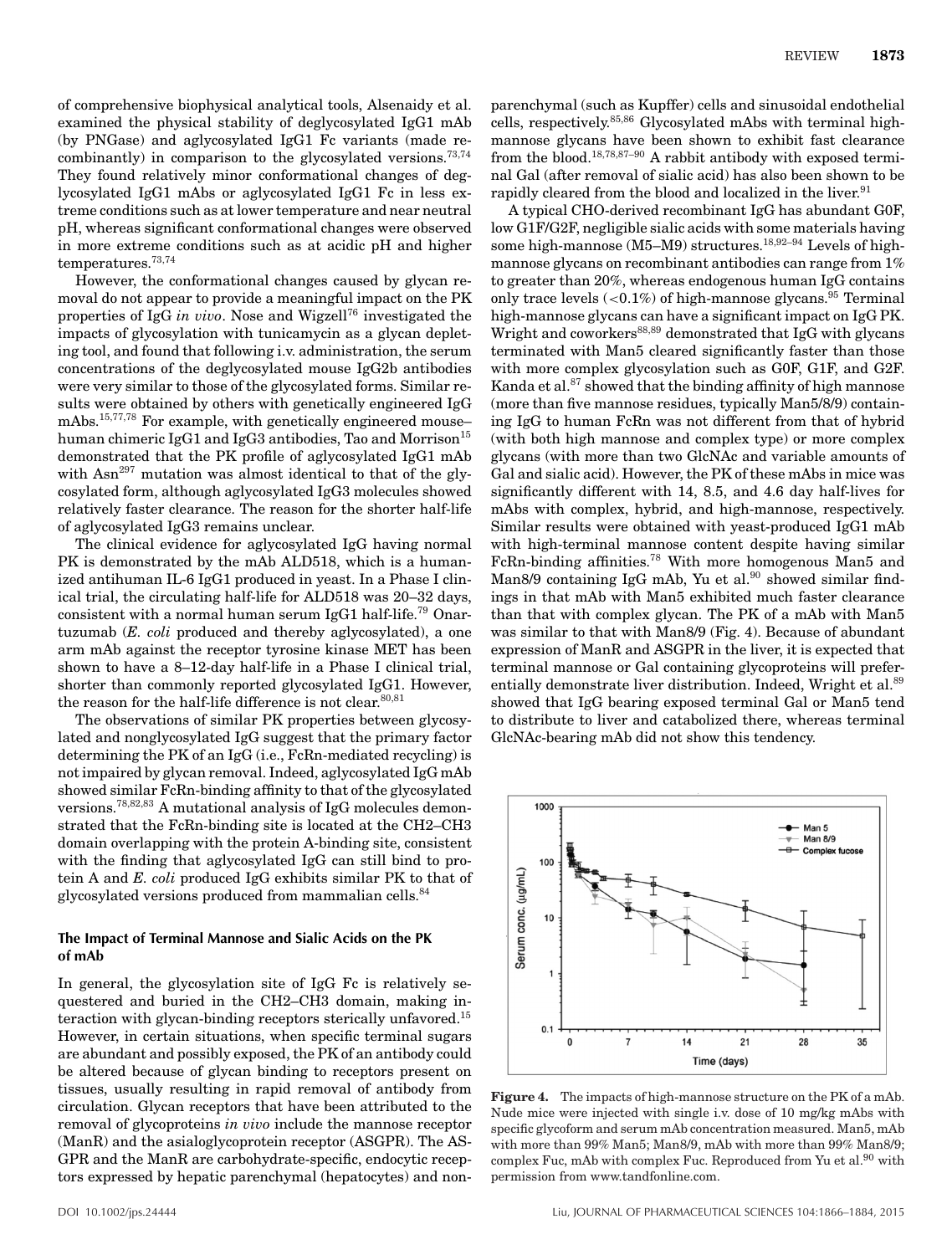The aforementioned results came from animal studies with mAbs that were deliberately manufactured with high mannose. Normally, mAbs for clinical use possess relatively low-terminal high-mannose glycan content. Chen et al.<sup>96</sup> reported a higher clearance rate for high-mannose glycoform containing mAbs in a clinical trial but they attributed the change in clearance rate to glycan cleavage *in vivo*, and not to differential clearance of specific types of high mannose glycoform. However, a subsequent study using more refined analytical methods and an extended study length demonstrated that high-mannose glycans containing mAbs were cleared faster.18 Specifically, therapeutic IgGs containing high-mannose glycans were cleared more rapidly in humans than those with other glycan forms, although the differences in exposure were shown to be relatively minor for three of the four molecules studied. However, depending on the dosing regimen and the relative level of the high-mannose glycan, this can also have significant impact on exposure. Mab4 with up to 17% Man5 showed a 6% reduction in area under the curve (AUC), which could potentially contribute to the inconsistency of efficacy.<sup>18</sup> Thus, high-mannose content of therapeutic mAbs should be considered as an important product quality attribute that may affect PK properties. These studies further suggest that, in spite of generally being regarded as sequestered inside the CH2 domain, high-terminal mannose content appears to be sufficiently accessible to interact with ManRs.

Human serum IgG is typically less than 10% sialylated, whereas recombinant mAb generated from CHO cell lines has negligible sialylation. However, mAb produced in mouse hybridoma cells can be up to 50% sialylated.<sup>38</sup> Naso et al.<sup>97</sup> created high and low sialic acid bearing mAbs by manipulation of sialidase in the host cells and showed no difference in the PK between low- and high-sialylated mAb. Scallon et al.<sup>98</sup> generated mAbs from mouse hybridoma cell lines with terminal sialylation varying from 0% to 90% and demonstrated that sialylation interfered with binding to FcyRIIIa, leading to reduced ADCC. However, PK were not evaluated for these mAbs.

In addition to Fc glycosylation, about 15%–20% of human serum IgG molecules bear N-linked oligosaccharides in the variable region.99 However, the vast majority of recombinant therapeutic mAbs are only glycosylated at the Fc region with the exception of cetuximab that also has N-linked glycosylation at Asn<sup>88</sup> of the VH region.<sup>9</sup> Huang et al.<sup>100</sup> investigated an anti- $A\beta$  mAb that had additional N-glycosylation in the Fab domain with terminal sialic acid and showed that fragment, variable (Fv) glycosylation did not appear to affect the PK of the mAb they studied. However, depending on the position of the glycosylation, Fv carbohydrates can have an impact on the clearance of IgG antibodies. Coloma et al.101 evaluated some anti-dextran antibody variable region glycovariants and showed that in comparison to other Fv glycovariants, only a glycovariant with two specific Fv position (VL28/VH58) glycosylation exhibited significantly faster clearance, which correlated with high liver uptake and the mechanism was attributed to ASGPR mediated clearance. Presumably, the specific site of glycosylation in the Fv region has caused conformational changes that may have facilitated the binding of the mAb to the ASGPR in the liver.

#### **Glycosylation Impact on the PK of Fc-Fusion Proteins**

The primary purpose of linking a therapeutic protein to an Fc fragment is to prolong the circulating half-life of the part-

ner molecule that would otherwise be rapidly cleared from the circulation. However, the PK behaviors of Fc-fusion proteins depend not only on Fc, but also on the fusion partner and its associated glycosylations. IgG1Fc is the most commonly used Fc for Fc-fusions. The partner molecules range from large proteins to small peptides. Most of the partner proteins are heavily glycosylated, whereas some Fc partner peptides may not be glycosylated at all.102 Many of the Fc-fusion partners comprise the extracellular domains of cellular receptors for blocking cognate receptor–ligand interactions for therapeutic activities. Table 2 lists approved Fc-fusion proteins.

It is well known that the circulating half-life of Fc-fusions is significantly shorter than that of whole IgG molecules. The reasons may be at least threefold: (1) the affinity of Fc to FcRn is significantly reduced because of fusion; (2) the liability of glycans in the fusion partner because of glycan receptormediated disposition; and (3) receptor-mediated clearance by partner molecule. To investigate the mechanism for the differential clearance *in vivo* between intact antibody and Fc-fusion molecules, Suzuki et al.<sup>103</sup> compared binding affinity at pH 6.0 to FcRn of several Fc-fusion products to those of IgG mAb products. They demonstrated that the binding affinity of Fc-fusion proteins to FcRn was significantly reduced in comparison to intact IgG. In one example, the authors demonstrated that the binding to FcRn by the Fc domain of etanercept (TNFRII-Fcfusion) could be increased through the removal of the tumor necrosis factor  $\alpha$  receptor II (TNFRII) ectodomain by papain digestion. Thus, the authors suggested that the Fc-fusion partner, the TNFRII ectodomain, influenced the structural environment of the FcRn-binding region, thus leading to a reduced association between the Fc domain and the FcRn. However, the FcRn binding is probably only one part of the equation determining the PK properties of Fc-fusion molecules. Glycosylation patterns may play a more important role in determining the *in vivo* clearance. For example, in the investigation of humanized yeast-produced  $TNF\alpha RII-Fc$ -fusion molecules, it was demonstrated that it was the extent of sialylation on the TN-FRII, not the FcRn-binding affinity, that determined the clearance. The exposure was positively correlated to the quantity of the sialylation on the receptor molecule with higher sialic acid content resulting in higher exposure.<sup>17</sup> Figure 5 presents



**Figure 5.** The impacts of sialic acid NANA on the PK of etanercept. Rats were injected subcutaneously with etanercept glycovariants with different amount of total sialic acid NANA. Serum etanercept concentrations were measured and AUClast and *C*max determined. Reproduced from Liu et al. $^{17}$  with permission from Springer Science+Business Media.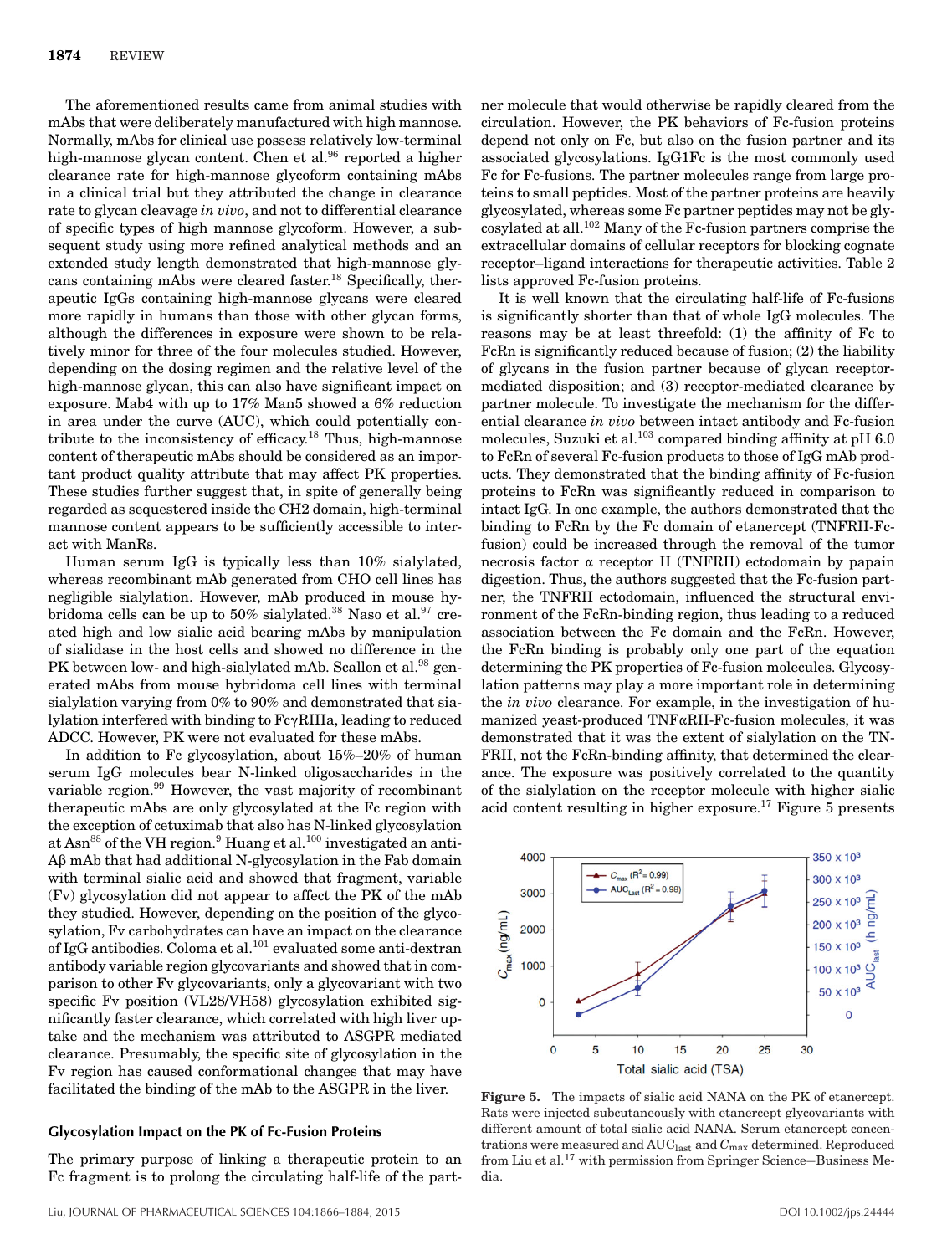the relationship between AUC/*C*max and total sialic acid content.

There are several other Fc-fusion molecules that also rely on sialylation in reducing the *in vivo* clearance. BR3–Fc-fusion has multiple O-linked glycosylation sites, and it has been shown that changes of the sialic acid content through the manufacturing process have a direct relationship with the PK properties. $^{11}$ BR3–Fc molecules with high sialic acid content exhibited much higher systemic exposure following i.v. administration, when compared with those molecules possessing lower sialylation levels or when desialylated. The rapid clearance of low sialic acid containing or desialylated BR3–Fc was attributed to the binding of the exposed Gal to the ASGPRs and was subsequently degraded in the liver in nonparenchymal cells (Kupffer cells).11 Interleukin 23 receptor Fc-fusion protein (IL-23R-Fc) produced in human embryonic kidney (HEK) cells and CHO cells have differential PK properties with HEK cell product having 50% of the half-life of CHO product (terminal half-life 44 vs. 90 h). Analytical analysis indicated that the version produced in HEK cells had a significantly lower content of total sialic acids.<sup>104</sup>

Human cytotoxic T lymphocyte-associated protein 4 (CTLA4)-Ig is an IgG1 Fc-fusion with extracellular domain of CTLA4. Flesher et al.<sup>105</sup> showed that CTLA4-Ig with a higher total sialic acid content exhibited significantly slower clearance than those with lower sialic acid content. After removal of sialic acid from CTLA4-Ig, rapid clearance from circulation was observed.105 Interestingly, in the same report, it was shown that the type of sialic acids also matters. Unlike the products produced in CHO cells, which has predominately terminal NANA, the products produced in NS0 cells have NGNA. When tested *in vivo*, murine CTLA4-Ig produced in NS0 cells exhibited much faster clearance than that produced in CHO cells.<sup>105</sup> Similar findings were observed with lymphocyte function-associated molecule 3 (LFA3)TIP, a fusion of the LFA 3, and the Fc-domain of IgG1. When LFA3TIP produced in murine NS0 myeloma cell lines was compared with the same molecule produced in CHO, a significant reduction in half-life of the molecule was observed for NS0 produced material because of the lack of NANA, whereas CHO-derived materials had high levels of NANA.<sup>106</sup> Plant cells are not naturally capable of making sialic acid NANA; thus, CTLA4-Ig produced in rice has significantly faster clearance than that derived from CHO  $\rm{cells.}^{107}$ 

Other terminal monosaccharide such as GlcNAc can also contribute to the PK properties of Fc-fusion molecules. Jones and coworkers<sup>108,109</sup> reported that the PK properties of TNF $\alpha$ RI-Fc (lenercept) appeared to be negatively correlated to the content of terminal GlcNAc. However, their studies did not exclude the critical role of sialic acids because all the batches they characterized had similar levels of sialic acid.

The term sialic acid is commonly used to describe both NANA and NGNA, it is important to recognize that only NANA, and not NGNA, has such a critical role in the PK of Fc-fusion molecules. The contribution of NANA to the PK of Fc-fusion proteins appears to be applicable to either O- or N-linked glycans as Fc-fusion partners of lenercept, CTLA4-Ig, LFA3TIP, and IL23R-Fc are N-glycosylated, whereas those of etanercept and BR3-Fc are O-glycosylated. The underlying mechanism for the protective role of NANA is to cap the Gal to prevent the associated proteins from being recognized by ASGPR in the liver and removed from circulation.<sup>110</sup>

### **GLYCOSYLATION IMPACT ON PD OF mAb**

#### **Glycosylation Is Required for Fc Receptor-Mediated Effector Functions of IgG Antibodies**

The effects of glycosylation on PD of antibodies were reported as early as in 1973 when Williams et al. $^{111}$  used glycosidase to remove glycans and tested the effect on complement fixing and other Fc<sub>v</sub> receptor-associated activities. The results showed that some antibodies were completely dependent on the presence of glycosylations for activity. More definitive results of removing glycans on antibody function came from Koide et al.,<sup>112</sup> when they showed that deglycosylated rabbit antibodies lost the ability to activate ADCC and the binding to complement. A more comprehensive study was conducted by Nose and Wigzell<sup>76</sup> with tunicamycin-aglycosylated mouse IgG2b molecules, demonstrating the absolute requirement of glycosylation on Fc receptor binding, complement activation, and ADCC activities with little effect, if any, on antigen binding and protein A binding. With genetically engineered mouse–human chimeric IgG1 and IgG3 antibodies that have the  $\text{Asn}^{297}$  site mutated to prevent glycosylation, Tao and Morrison<sup>15</sup> showed that aglycosylated IgG1 and IgG3 lost the ability to bind  $Fc\gamma RI$  receptors and to activate complement. Many subsequent studies using humanized IgG and fully human antibodies all confirmed the criticality of glycosylation on Fc receptor-mediated effector functions (see below).

#### **Influence of Glycoforms on Fc Effector Functions**

The composition and patterns or glycoforms could have positive or negative impact on the Fc effector functions. The most striking impact of glycans on Fc effector functions is the one mediated by Fuc, which is added on to the core structure in the late stages of glycan biosynthesis in the Golgi apparatus (see section *IgG Glycan Structures and Biosynthesis*). Core fucosylation inhibiting IgG binding to  $Fc\gamma RIII$ a and decreasing ADCC activity was suggested in the study of Rothman et al. in 1989.113 With the Lec 13 CHO cell line that is deficient in adding Fuc to its core glycosylation, Shields et al.<sup>114</sup> demonstrated that afucosylated IgG mAbs exhibited a 50-fold increase in binding to the Fc $\gamma$  RIIIa receptor, and that ADCC activity was enhanced greatly as well. It was also shown that the binding to FcyRI, C1q, or FcRn were not altered. Many subsequent studies confirmed this finding and the methods to produce afucosylated IgG were extensively investigated.42,43,115–122 The first patent related to ADCC enhancement with afucosylated IgG was published in 2000.<sup>123</sup> Using marketed mAbs such as rituximab and trastuzumab, it has been definitively demonstrated that defucosylation increases ADCC activities by at least two orders of magnitude in humans *in vitro* and *ex vivo*. 43,114,122 It was concluded that the Fuc residue attached to the innermost GlcNAc of the biantennary complex-type oligosaccharides plays the most critical role in the ADCC of therapeutic antibodies. The ADCC activity of afucosylated IgG appears to be already maximized because any higher binding affinity generated by amino acid mutation could not generate higher ADCC activity.122,124 For instance, triple amino acid-substituted rituximab mutant (S239D/S298A/I332E) with approximately 10 fold higher affinity for  $Fc\gamma RIII$ a than that of nonfucosylated rituximab, was shown to exhibit identical ADCC activity to that of nonfucosylated rituximab in a human *ex vivo* model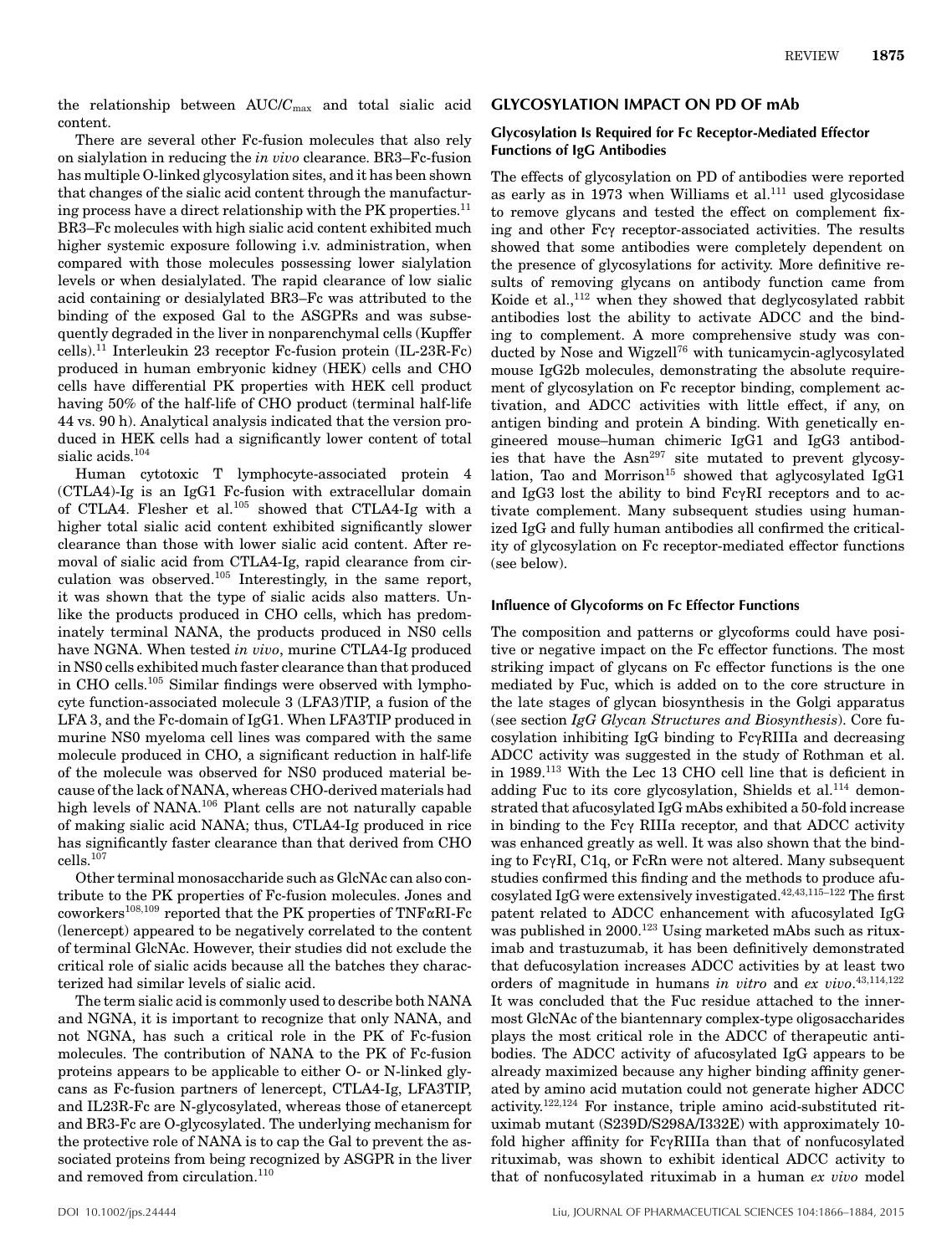as demonstrated by monitoring rituximab-induced B cell depletion from human whole-blood samples.<sup>122</sup> The significantly enhanced ADCC activity *in vivo* was attributed to the enhanced  $Fc\gamma$  RIIIa-binding affinity by the afucosylated IgG Fc; without significantly higher affinity, small amount of therapeutic mAb are usually competed out by the large pool of endogenous circulating IgG for binding to  $Fc\gamma$  receptors, resulting in no therapeutic effects.<sup>122</sup> Therefore, a therapeutic mAb with desired ADCC activity for its therapeutic effects requires significantly higher affinity to  $Fc\gamma RIIIa$  than endogenous IgG.

Including a bisecting GlcNAc glycan structure at Asn<sup>125,297</sup> has been shown to enhance the binding affinity to  $Fc\gamma RIIIa$ , resulting in 10–20-fold higher ADCC activities. However, *in vivo* addition of bisecting GlcNAc and core Fuc are biosynthetically linked as core Fuc addition is inhibited by prior addition of bisecting GlcNAc.126 Therefore, *in vivo* addition of bisecting GlcNAc always results in loss of core fucosylation. It has been debated whether the demonstration that bisecting GlcNAc increases ADCC activity may not be solely attributed to bisecting GlcNAc alone.125 Using the rat hybridoma cell line YB2/0, which contains low fucosyltransferase activity and a CHO cell line that fully fucosylate mAb, Shinkawa et al.<sup>40</sup> showed that not the presence of bisecting GlcNAc or Gal but the absence of Fuc was critical for mAb's ADCC activity; addition of bisecting GlcNAc exhibited only several fold improvement of ADCC activity, whereas lack of Fuc increased the ADCC activity about 50-fold.

To elucidate the role of bisecting GlcNAc in ADCC without the complex *in vivo* situation, Hodoniczky et al.<sup>127</sup> used an *in vitro* remodeling method to add bisecting GlcNAc without removal of core Fuc and demonstrated that rituximab with bisecting GlcNAc and intact core fucosylation improved ADCC activity by approximately 10-fold, indicating that a bisecting GlcNAc can specifically enhance ADCC activity independent of any other N-glycan modification. Moreover, they confirmed the results with trastuzumab in that trastuzumab-bearing N-glycans maximally modified with a bisecting GlcNAc showed elevation in ADCC (10-fold), which was comparable to that observed for similarly remodeled rituximab.

Terminal Gal does not seem to play an important role in the ADCC activity of an IgG mAb, although small changes could be detected after degalactosylation.<sup>127-130</sup> However, Gal has been shown to play an important role in CDC activity. With rituximab, CDC increases with increase in Gal content in the heavy chain and the affinity to C1q increased twofold from G0 to G2.130 With alemtuzumab, the removal of Gal reduced CDC activity.<sup>128</sup> Ferrara et al.<sup>131</sup> also showed that one IgG1 mAb without core Fuc exhibited high ADCC activity but reduced CDC activity, whereas another mAb with bisecting GlcNAc (also lack of Fuc) had increased ADCC activity but not changes in CDC activity compared with a fucosylated control.

High-mannose contents (Man5/8/9) in an IgG mAb results in higher binding affinity to  $Fe\gamma$ RIIIa and hence higher ADCC activity.87,90,132,133 The higher ADCC activity, however, may be because of the absence of Fuc because high-mannose glycans do not have core fucosylation.133 Core fucosylation requires the GlcNAc added by GnT-1; therefore, only hybrid and complex glycans can become core fucosylated. Yu et al.<sup>90</sup> showed that high-mannose glycans increased the affinity to  $Fc\gamma RIIIa$ , resulting in enhanced ADCC activity; high mannose also reduced binding to C1q, leading to lower CDC activity.  $90,132-134$ 

Scallon et al.<sup>98</sup> generated mAbs from mouse hybridoma cell lines with various contents of terminal sialylation (NGNA) from 0% to 90%, and demonstrated that sialylation interfered with binding to FcyRIIIa, leading to reduced ADCC. Pairs of mAbs that differ in the amount of sialic acid (NGNA) in their Fc glycans were examined for the relationship between the amount of NGNA and ADCC activity and the results showed that, for each of the three Ab pairs examined, higher levels of sialylation were associated with reduced activity in an ADCC assay.<sup>98</sup> Although the type of sialic acid was not specified in the paper, it is assumed that it was NGNA because the production host was murine myeloma cell lines.37

Sialylation of IgG has also been shown to be important for the anti-inflammatory effect of intravenous immunoglobulin G (IVIG) for the treatment of autoimmune and inflammatory diseases.135 Although more than one mechanism may be involved in the anti-inflammatory effect of IVIG, facilitated interactions to C-type lectin-like receptor-specific intracellular adhesion molecule-grabbing nonintegrin R1 (SIGN-RI) (DC-SIGN in humans) by sialylated IgG  $(\sim 10\%$  sialylated in the IVIG preparations) leading to an increased  $Fc\gamma RIIb$  expression and the suppression of inflammatory response, has been demonstrated.136–140 The anti-inflammatory effect of IVIG was recapitulated with recombinant IgG1 with 2, 6 sialylation, $^{141}$ which may pave the way for IVIG replacement therapy with recombinant sialylated IgG Fc for the treatment of autoimmune and inflammatory diseases. The unique glycosylation patterns of natural circulating IgGs have been observed in some physiological and pathophysiological conditions. The levels of sialylation and galactosylation of IgG have been shown to increase in pregnancy-related remission of rheumatoid arthritis and decrease in aging populations and in patients with autoimmune diseases, infectious diseases, and  $\rm{tumors.}^{142-147}$ 

Although the glycan impact on the effector function of an IgG molecule is associated with Fc glycans, glycosylation in the variable region can influence antibody function as well. It has been shown that depending on the sites where the glycosylation occurs, glycosylation in the Fv region can either significantly enhance or reduce the antigen-binding activities of an antibody.<sup>148,149</sup> Jacquemin et al.<sup>150</sup> isolated an anti-FVIII mAb from a hemophilia A patient who had high-antibody titer against FVIII and the mAb showed a strong neutralizing activity. This mAb had N-linked glycosylation in the Fv region and deglycosylation led to 50% reduction of neutralizing activity despite similar binding affinity to FVIII.<sup>150</sup> Asymmetric mAb glycosylation (single arm glycosylation) has been reported for an IgG1 with a single glycosylation in the Fab region, resulting in the loss of its divalent binding ability to the antigen.<sup>151</sup> Differential glycosylation patterns between Fab and Fc have been found in the serum IgG of pregnant women in that the levels of galactosylation, sialylation, incidence of bisecting GlcNAc, and the presence of a high-mannose structure were all substantially higher in the Fab than in the Fc, whereas Fc had higher levels of fucosylation.152

#### **Afucosylated Antibodies as Next-Generation Therapeutics for Cancer Therapy**

For therapeutic antibodies requiring killing of target cells, ADCC, CDC, and direct cell apoptosis are critical for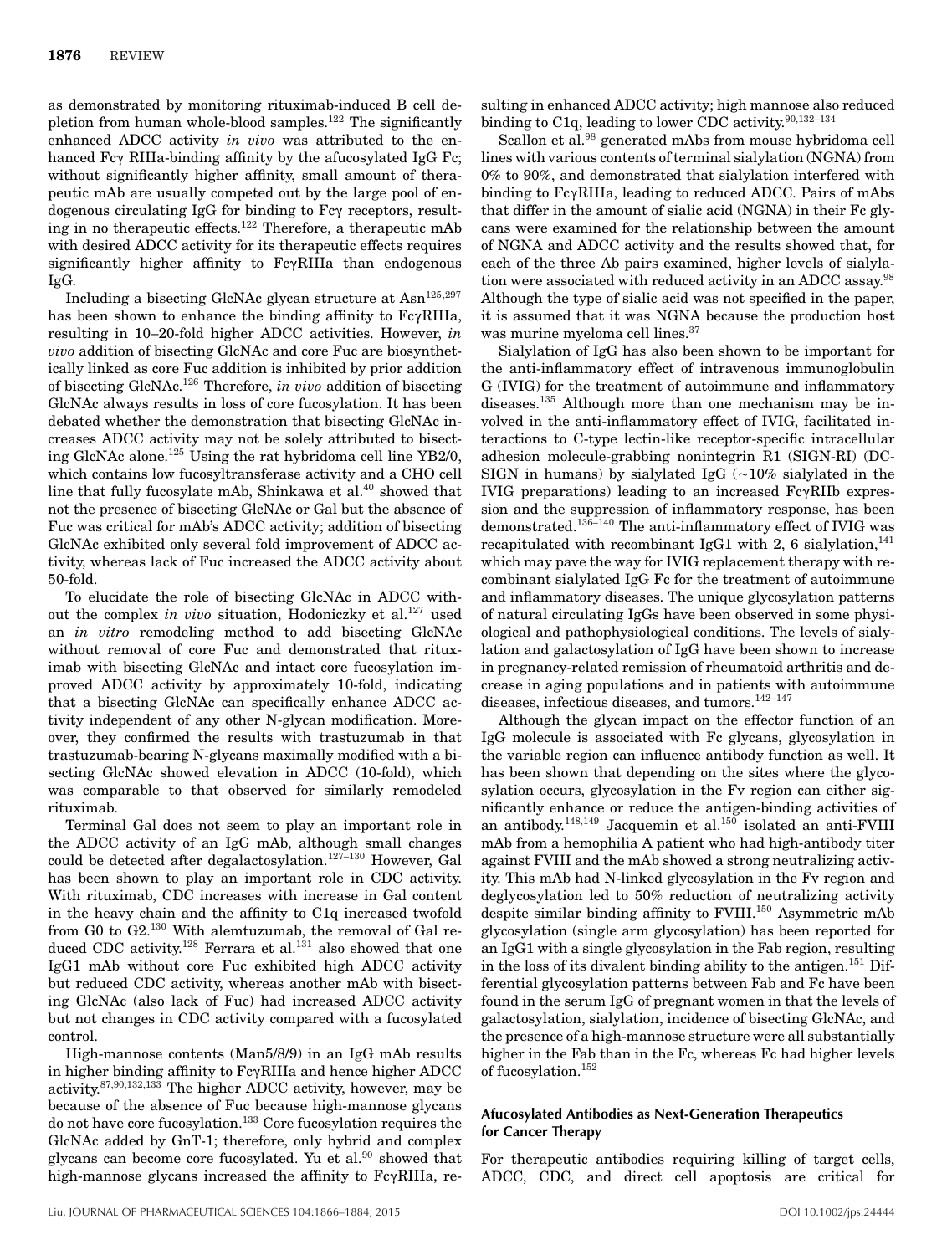efficacies. ADCC appears to be particularly important for cancer cell targeting mAbs such as rituximab and trastuzumab. Human IgG1 binds more strongly to homozygous  $Fc\gamma RIIIa-$ 158V NK cells than to homozygous  $Fc\gamma RIIIa-158F$  or heterozygous NK cells.<sup>153</sup> The binding affinity appears to correlate with clinical efficacies in that patients with  $Fc\gamma RIIIa-$ 158V alleles showed higher response rates than those with  $Fc\gamma RIIIa-158F$  alleles.<sup>154-158</sup> This correlation has also been demonstrated in RA patients treated with rituximab in that the response rates by  $Fc\gamma RIIIa$  158V/V allotype patients were higher than F/F allotype-bearing patients.<sup>159</sup> Breast cancer patients who responded to trastuzumab with complete or partial remission were found to have a higher capability to mediate *in vitro* ADCC with trastuzumab than nonresponders; and the  $Fe\gamma RIIIa-158$  V/V genotype was significantly correlated with objective response rate and progression-free survival (PFS).<sup>160</sup> Fc $\gamma$ IIIa-158V/V genotypes had longer PFS than 158F carriers in the treatment of colorectal cancer by cetuximab.161 Because of these observations, there have been intensive investigations to produce mAbs that have enhanced ADCC activities. Removal of Fuc from IgGs is by far the most powerful method to enhance ADCC activity. In the last decade, the biopharmaceutical industry has vigorously pursued the generation of afucosylated mAb therapeutics. Genetic elimination of fucosyltransferase 8 (FUT8) in CHO cells has been a successful approach for the prevention of core fucosylation of IgG.115 Alternative methods such as the overexpression of  $\beta$  (1,4)-N-acetylglucosaminyltransferase III (GnTIII) as a means to eliminate the substrate for fucosyltransferase and modification of enzymes involved in the N-linked glycan biosynthetic pathway have also been developed with significant success.133,162,163 Expression of mAb in some host cells that are naturally lacking Fuc such as yeast has also been explored for the production of afucosylated IgGs.<sup>43</sup> Many biopharmaceutical companies have developed glycoengineering platforms and numerous glycoengineered biobetter mAbs are in various stages of clinical development.<sup>164</sup> Mogamulizumab was the first glycoengineered mAb obtaining marketing approval from the Pharmaceuticals and Medical devices agency (PMDA) of Japan in 2012. Mogamulizumab is a humanized anti-CCR4 (C-C chemokine receptor type 4) mAb approved for the treatment of patients with relapse or refractory CCR4-positive T cell leukemia or lymphoma. Manufactured in FUT8 knock out CHO cells (POTELLIGENT<sup>®</sup> Technology) without core Fuc, mogamulizumab possesses significantly enhanced ADCC activity and excellent clinical efficacy.<sup>165</sup>

Although mogamulizumab was the first approved glycoengineered mAb, no head to head comparison with a nonglycoengineered version was conducted in the clinical trials. The demonstration of the superiority of a glycoengineered mAb over that of the nonglycoengineered version came from the US approval of Gazyva® (obinutuzumab, GA101). $^{20}$  Gazyva® is the third-generation type II anti-CD20 humanized mAb that was approved by the FDA in November, 2013 for the treatment of patients with previously untreated CLL. Gazyva $^{\circledR}$  is manufactured with the GlycoMab<sup>TM</sup> platform utilizing antibodyproducing cells overexpressing heterologous GnTIII that blocks the further glycan biosynthesis such as core Fuc addition and conversion of a hybrid structure to a complex structure.<sup>164</sup> In addition, modification of elbow hinge sequences within the antibody variable framework regions results in a strong apoptosisinducing activity of obinutuzumab upon CD20 binding on tar-

**Table 4.** Gazyva (Obinutuzumab, GA101) Registration Trial Key Results

|                          | Obinutuzumab $+$<br>Chloramubucil | $Rituximab +$<br>Chlorambucil | <i>p</i> Value |
|--------------------------|-----------------------------------|-------------------------------|----------------|
| ORR $(\%)$               | 78                                | 65                            | ${<}0.0001$    |
| Median PFS (month)       | 26.7                              | 15.2                          | ${<}0.0001$    |
| Minimal Residual Disease |                                   |                               |                |
| Bone marrow $(\%)$       | 19.5                              | 2.6                           | ${<}0.0001$    |
| Blood $(\%)$             | 37.3                              | 3.3                           | ${<}0.0001$    |

Based on Goede et al.<sup>20</sup>

PFS, progress free survival; ORR, overall response rate.

get cells. The bisecting and afucosylated mAb showed about 50 fold higher affinity to human  $Fc\gamma RIII$  receptors compared with a standard, nonglycoengineered antibody. Increased  $Fc\gamma RIIIa$ binding led to a 10–100-fold increase in ADCC against CD20 expressing NHL cell lines.<sup>19,166</sup> The registration trials compared obinutuzumab in combination with chlorambucil with rituximab in combination of chlorambucil.20,167 The overall response rate was higher with obinutuzumab/chlorambucil versus rituximab/chlorambucil: 78% versus 65%. Obinutuzumab/chlorambucil was also superior in eradicating detectable disease with the rate of minimal residual disease with negative status in bone marrow being 19.5% versus 2.6% and in blood being 37.3% versus 3.3% for obinutuzumab/chlorambucil and rituximab/chlorambucil, respectively. For the primary endpoint, obinutuzumab/chlorambucil led to a 61% improvement in the likelihood of being progression-free during the study follow-up so far, compared with rituximab/chlorambucil. Median PFS was 26.7 versus 15.2 months in these two groups, respectively, and 11.1 months for the chlorambucilalone control arm. Table 4 summarizes the key trial results.

#### **GLYCOSYLATION IMPACT ON IMMUNOGENICITY OF THERAPEUTIC mAb**

Therapeutic proteins can be immunogenic and may induce an ADA response.168 The immunogenicity of therapeutic mAbs can cause hypersensitivity responses including anaphylaxis, infusion reactions, and accelerated clearance of drug, resulting in decreased safety and efficacy. Many factors can influence the immunogenicity of therapeutic mAb. Immunogenicity could be caused by altered protein structures such as amino acid difference/modifications, aggregations, neoepitopes formation in fusion protein junctions, formulations, and glycan compositions.<sup>169</sup>

High-mannose-type N-glycans are commonly found in glycoproteins derived from yeasts, insect cells, and plants and could be highly immunogenic in humans.<sup>44</sup> It has been shown that antigen-bearing mannan (polymer of mannose) was significantly more immunogenic than that without mannan.<sup>170</sup> Although the majority of therapeutic mAb contain very low level of high-mannose structure, some may contain high-mannose glycans.18 Therefore, care must be taken to control the mannose content in the therapeutic protein to avoid potential immunogenicity.

Therapeutic mAbs produced in mouse myeloma cells may contain  $\alpha$ -Gal epitope (Gal $\alpha$ 1–3Gal $\beta$ 1–4GlcNAc-R) present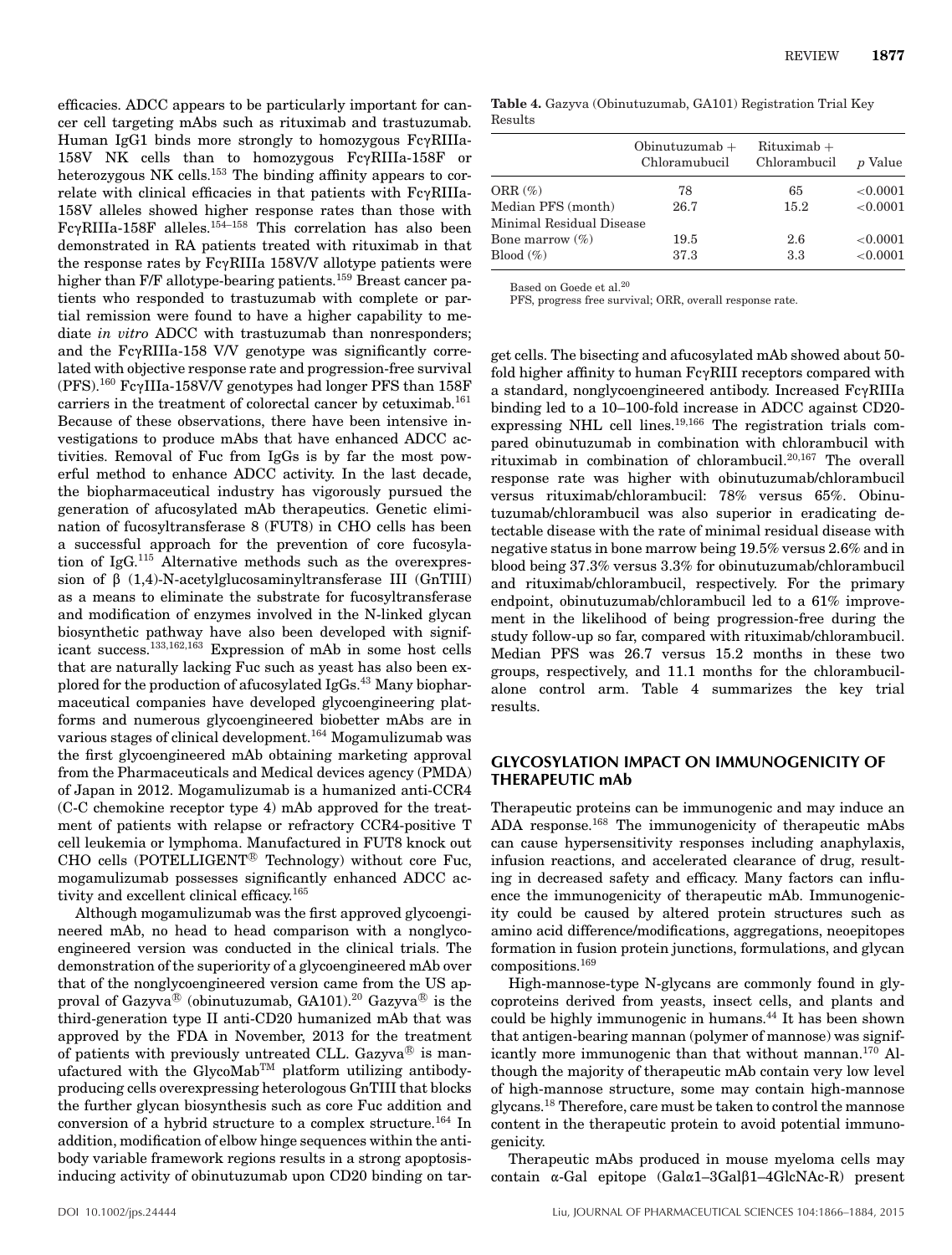in the glycosylation.<sup>39,171</sup> The  $\alpha$ -Gal epitope is abundantly expressed on glycoconjugates of nonprimate mammals, prosimians, and New World monkeys but not on glycoconjugates of Old World monkeys, apes, and humans. As a result, nonexpressers produce large amounts of natural anti-Gal antibody that specifically binds the  $\alpha$ -epitope. It is estimated that anti-Gal antibody is the most abundant natural antibody in humans, apes and Old World monkeys, constituting approximately 1% of circulating immunoglobulins.<sup>171</sup> It is a general concern that mAbs bearing  $\alpha$ -Gal epitope would be immunogenic in humans. Indeed,  $\mathrm{Erbitux}^{\scriptsize\textcircled{\tiny R}}$  (cetuximab), manufactured in murine myeloma cells (SP2/0), contains  $\alpha$ -Gal epitope and is immunogenic in humans. The marketed version of cetuximab has been reported to contain 21 different glycoforms with around 30% capped by at least one  $\alpha$ -1,3-Gal residue, 12% capped by a NGNA residue and traces of oligomannose.<sup>172</sup> It has been reported that cetuximab induced anaphylaxis in some of the treated patients and pre-existing IgEs specific for this  $\alpha$ -Gal epitope were detected in these patients.<sup>173,174</sup> Interestingly,  $\alpha$ -Gal epitope was also reported to be the potential cause of red meat allergies in humans in certain geographical regions where tick bites were shown to induce IgE antibody response to  $\alpha$ -Gal, resulting in delayed anaphylaxis.<sup>175-177</sup>

Recombinant glycoproteins produced in nonhuman mammalian cell lines such as murine myeloma cell lines are often modified with the nonhuman sialic acid NGNA.37,172 The presence of NGNA has generally been ignored in drug development because healthy individuals were not thought to react to NGNA. However, recent findings indicate that all humans have NGNA-specific antibodies, sometimes at high levels.<sup>178-180</sup> Cetuximab, an anti-EGFR (epidermal growth factor receptor) mAb, is manufactured in murine myeloma cells known to contain NGNA, whereas panitumumab (also an anti-EGFR mAb) is produced in CHO cells with negligible NGNA. Anti-NGNA antibodies from healthy humans interact with cetuximab in a NGNA-specific manner and generate immune complexes *in vitro*. In contrast, these antibodies did not show reactivity toward panitumumab.181,182 Mice with a human-like defect in NGNA synthesis generate antibodies to NGNA after injection with cetuximab, and circulating anti-NGNA antibodies can promote drug clearance.181,182 It has been suggested that red meat containing NGNA could be incorporated into human tissues and induce chronic inflammation, possibly contributing to the high frequency of diet-related carcinomas and other diseases in humans.<sup>178</sup> Therefore, mAbs with glycans that contain nonhuman sialic acid NGNA may have potential to cause immunogenicity in human subjects.

#### **GLYCOSYLATION AND REGULATORY CONSIDERATIONS OF BIOSIMILAR mAb AND Fc-FUSION PROTEIN DEVELOPMENT**

As discussed in the above sections, the glycosylation patterns or glycoforms of therapeutic mAbs or Fc-fusion proteins can be quite heterogeneous depending on the expression system and the bioprocess used. Even expressed in the same system, the glycoforms of an antibody can be different for different clones. To reduce the price burden of highly efficacious biologics drugs, some countries have enacted biosimilar drug development laws, and health agencies including FDA and EMEA have provided biosimilar drug development guidelines. The FDA defined biosimilar drug as "the biological product is highly similar to the reference product notwithstanding minor differences in clinically inactive components and that there are no clinically meaningful differences between the biological product and the reference product in terms of the safety, purity, and potency of the product."21–24 EMEA has similar requirements for the development of biosimilars.<sup>25,26</sup>

The FDA emphasized three key concepts in the biosimilar development: exposure and response assessment, evaluation of residual uncertainty, and assumptions about analytical quality and similarity.<sup>24</sup> Glycosylation was cited as an example in FDA similarity definitions:

"As an example, glycosylation plays an important role in the PK of certain protein products. Manufacturing process conditions may impact glycosylation. Comparative PK and PD studies of the proposed biosimilar product and the reference product help resolve that some differences in glycosylation identified in the analytical studies would be within an acceptable range to consider the proposed biosimilar product to be highly similar to the reference product."24

The quality attributes of glycosylation patterns can determine whether the biosimilar candidate is "highly similar" so that the preclinical animal studies or clinical studies can be "targeted and selective" or is "highly similar with fingerprintlike similarity" so that the animal studies or clinical studies can be "more targeted and selective."<sup>24</sup>

Manufacturing processes change quite often because of process improvement, scale elevation, and site changes, even after product approval.<sup>183</sup> The resulting changes in quality attributes need to be carefully controlled and the changes should not affect product's safety and efficacy. Microheterogeneity of glycosylation is one of the critical quality attributes that can determine whether the product can maintain its original safety and efficacy after changes. By analyzing the quality profiles of the glycosylated recombinant therapeutic proteins Aranesp $^{\circledR}$  (darbepoetin alfa), Rituxan®/Mabthera® (rituximab) and Enbrel® (etanercept) sourced from the market between 2007 and 2010, Schiestl et al.<sup>184</sup> provide some excellent examples of acceptable variations for products that have remained on the market with unchanged product labels. It was shown that commercial rituximab batches exhibited a shift in terms of unfucosylated structure from 0.3% to 0.6% to postchange 0.9% to 1.8% (a threefold change), which correlated to the changes of ADCC activities from 70% to 115% (relative to reference) to postchange 108% to 129%. The amount of variants of Enbrel<sup>®</sup> containing the N-glycan G2F decreased from approximately 50% in the prechange to approximately 30% in the postchange material. As no changes were made to the labels, the observed variations of glycosylation were predicted not to result in an altered clinical profile. Product quality-attribute changes after market approval is analogous to the quality attribute variations of biosimilars to the original products. During biosimilar drug development, it will be beneficial to determine the range of quality attributes of the innovator materials over time and use the range as a reference to conduct similarity exercises between biosimilars and the original products.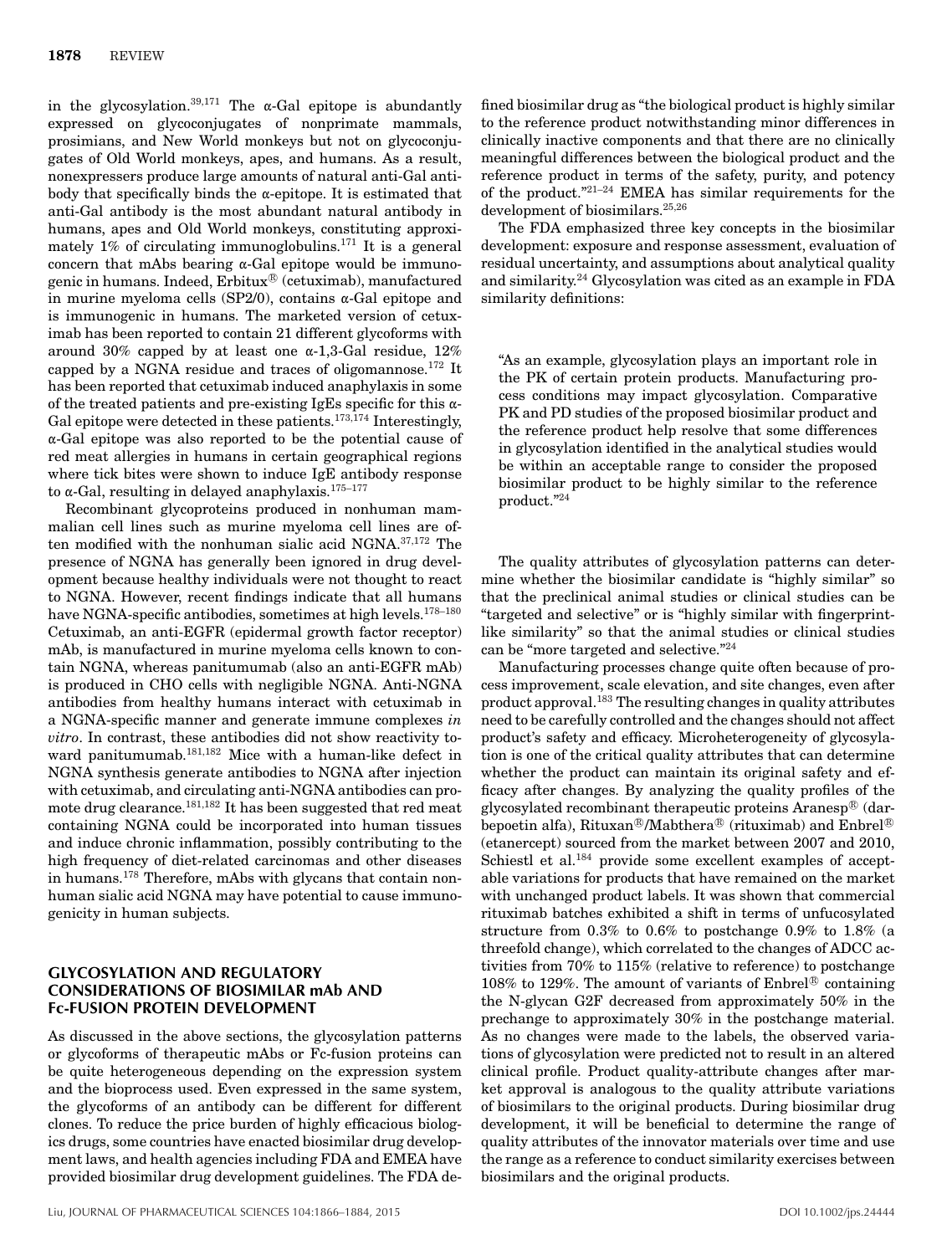**Table 5.** Summary of Key Impacts of Glycosylation on the PK and PD of mAb and Fc-Fusion Proteins

| Glycan                                    | Impacts                                                                                            |
|-------------------------------------------|----------------------------------------------------------------------------------------------------|
| Mannose                                   | • Increases the clearance of<br>mAb <sup>18,78,87-90</sup>                                         |
|                                           | • Enhances $Fc\gamma RIIIa binding/ADCC$ of<br>mAb <sup>87,90,132,133</sup>                        |
|                                           | $\cdot$ Reduces C <sub>1q</sub> binding/CDC of<br>mAb <sup>90,132-134</sup>                        |
| Fucose                                    | • Interferes with binding to $Fc\gamma RIIIa$                                                      |
|                                           | $\cdot$ Defucosylation enhances $Fc\gamma RIIIa$<br>binding/ADCC activity <sup>42,43,113-122</sup> |
| Galactose                                 | • Exposed galactose may increase the<br>clearance of mAb <sup>89,91</sup>                          |
|                                           | • Enhances CDC of mAb <sup>128,129</sup>                                                           |
| GlcNAc                                    | $\cdot$ Bisecting GlcNAc enhance $Fc\gamma$ RIIIa<br>binding/ADCC <sup>127</sup>                   |
|                                           | • Increases the clearance of Fc-fusion<br>proteins <sup>108,109</sup>                              |
| Sialic acid NANA                          | • Critical for reducing the clearance of<br>Fc-fusion proteins <sup>11,17,104-107</sup>            |
|                                           | · Anti-inflammatory activity <sup>135-141</sup>                                                    |
| Sialic acid NGNA                          | $\cdot$ Interferes with $Fc\gamma$ RIIIa binding and<br>reduce ADCC activity of mAb <sup>98</sup>  |
|                                           | • May be immunogenic in<br>$\text{humans}^{180-182}$                                               |
| $Gal \alpha 1 - 3Gal \beta 1 - 4GlcNAc-R$ | • Immunogenic in humans and may<br>induce anaphylaxes <sup>173,174</sup>                           |

### **SUMMARY AND CONCLUSIONS**

Therapeutic antibodies and Fc-fusion molecules have shaped the clinical practice in almost every area of medicine. The high efficacy and safety profiles offered by this class of drugs have propelled tremendous growth of this type of medicine. Antibodies are naturally glycosylated and this glycosylation plays a critical role in antibody structure and functions. Most therapeutic monoclonal antibodies are of IgG class that has a glycosylation site in the Fc region at amino acid position 297 and may also have glycosylation in the Fab region. For Fc-fusion proteins, glycosylation also occurs in the fusion partners. Depending on the expression host, the glycosylation composition and patterns or glycoforms in a mAb or Fc-fusions can be significantly different, which can have significant impacts on the PK and or PD of monoclonal antibodies, resulting in potentially altered efficacy and safety profiles (Table 5). MAb produced in normal CHO cells are fucosylated, whereas mAbs produced in yeast or in rat YB2/0 cells are afucosylated or with low fucosylation, resulting in much more potent ADCC activity. Glycoengineering in CHO expression system can produce nonfucosylated mAbs that are highly potent in ADCC. Although the primary determinant of IgG's long-circulating half-life is FcRn, which rescues IgG molecules via pH-dependent recycling, other factors including terminal glycans, charges, and aggregations can also have impacts. Glycosylation itself is not required for maintaining IgG's long half-life. However, terminal mannose or sialic acids can have significant impact on PK of mAb or Fcfusion proteins. Mannose, especially Man5/8/9 content in the mAb, can have significant impact on the PK of the molecule, potentially reducing the exposure, leading to lower efficacy. The sialylation level has significant impact on PK of Fc-fusion molecules in that lower sialylation can result in lower exposure. Glycosylation is one of the critical quality attributes that can impact the development of biosimilar mAbs and Fc-fusion molecules. As glycosylation patterns can change with different expression system, culture conditions, processes, and scales of manufacture, close control of glycosylation of biosimilar product candidates is required to ensure high similarity in safety and efficacy to the innovator molecules.

### **ACKNOWLEDGMENT**

I am very grateful for the valuable inputs and discussions provided by Drs. Stephen Hamilton, Huijuan Li, Andy Stadheim, Raymond Evers, and Thomayant Prueksaritanont.

#### **REFERENCES**

**1.** Kohler G, Milstein C. 1975. Continuous cultures of fused cells secreting antibody of predefined specificity. Nature 256:495–497.

**2.** Smith SL. 1996. Ten years of orthoclone OKT3 (muromonab-CD3): A review. J Transpl Coord 6:109–119.

**3.** Kimball JA, Norman DJ, Shield CF, Schroeder TJ, Lisi P, Garovoy M, O'Connell JB, Stuart F, McDiarmid SV, Wall W. 1995. The OKT3 antibody response study: A multicentre study of human anti-mouse antibody (HAMA) production following OKT3 use in solid organ transplantation. Transpl Immunol 3:212–221.

**4.** Sgro C. 1995. Side-effects of a monoclonal antibody, muromonab CD3/orthoclone OKT3: Bibliographic review. Toxicology 105:23–29.

**5.** Siegel JP. 1997. Rituximab approval letter. FDA 97–0244.

**6.** Beck A, Wagner-Rousset E, Bussat MC, Lokteff M, Klinguer-Hamour C, Haeuw JF, Goetsch L, Wurch T, Van Dorsselaer A, Corvaia N. 2008. Trends in glycosylation, glycoanalysis and glycoengineering of therapeutic antibodies and Fc-fusion proteins. Curr Pharm Biotechnol 9:482–501.

**7.** Elvin JG, Couston RG, van der Walle CF. 2013. Therapeutic antibodies: Market considerations, disease targets and bioprocessing. Int J Pharm 440:83–98.

**8.** Ju MS, Jung ST. 2014. Aglycosylated full-length IgG antibodies: Steps toward next-generation immunotherapeutics. Curr Opin Biotechnol 30C:128–139.

**9.** Jefferis R. 2005. Glycosylation of recombinant antibody therapeutics. Biotechnol Prog 21:11–16.

**10.** Pennica D, Lam VT, Weber RF, Kohr WJ, Basa LJ, Spellman MW, Ashkenazi A, Shire SJ, Goeddel DV. 1993. Biochemical characterization of the extracellular domain of the 75-kilodalton tumor necrosis factor receptor. Biochemistry 32:3131–3138.

**11.** Stefanich EG, Ren S, Danilenko DM, Lim A, Song A, Iyer S, Fielder PJ. 2008. Evidence for an asialoglycoprotein receptor on nonparenchymal cells for O-linked glycoproteins. J Pharmacol Exp Ther 327:308– 315.

**12.** Krapp S, Mimura Y, Jefferis R, Huber R, Sondermann P. 2003. Structural analysis of human IgG-Fc glycoforms reveals a correlation between glycosylation and structural integrity. J Mol Biol 325:979–989. **13.** Arnold JN, Wormald MR, Sim RB, Rudd PM, Dwek RA. 2007. The impact of glycosylation on the biological function and structure of human immunoglobulins. Annu Rev Immunol 25:21–50.

**14.** Nimmerjahn F, Ravetch JV. 2012. Translating basic mechanisms of IgG effector activity into next generation cancer therapies. Cancer Immun 12:13.

**15.** Tao MH, Morrison SL. 1989. Studies of aglycosylated chimeric mouse-human IgG. Role of carbohydrate in the structure and effector functions mediated by the human IgG constant region. J Immunol 143:2595–2601.

**16.** Sazinsky SL, Ott RG, Silver NW, Tidor B, Ravetch JV, Wittrup KD. 2008. Aglycosylated immunoglobulin G1 variants productively engage activating Fc receptors. Proc Natl Acad Sci USA 105:20167– 20172.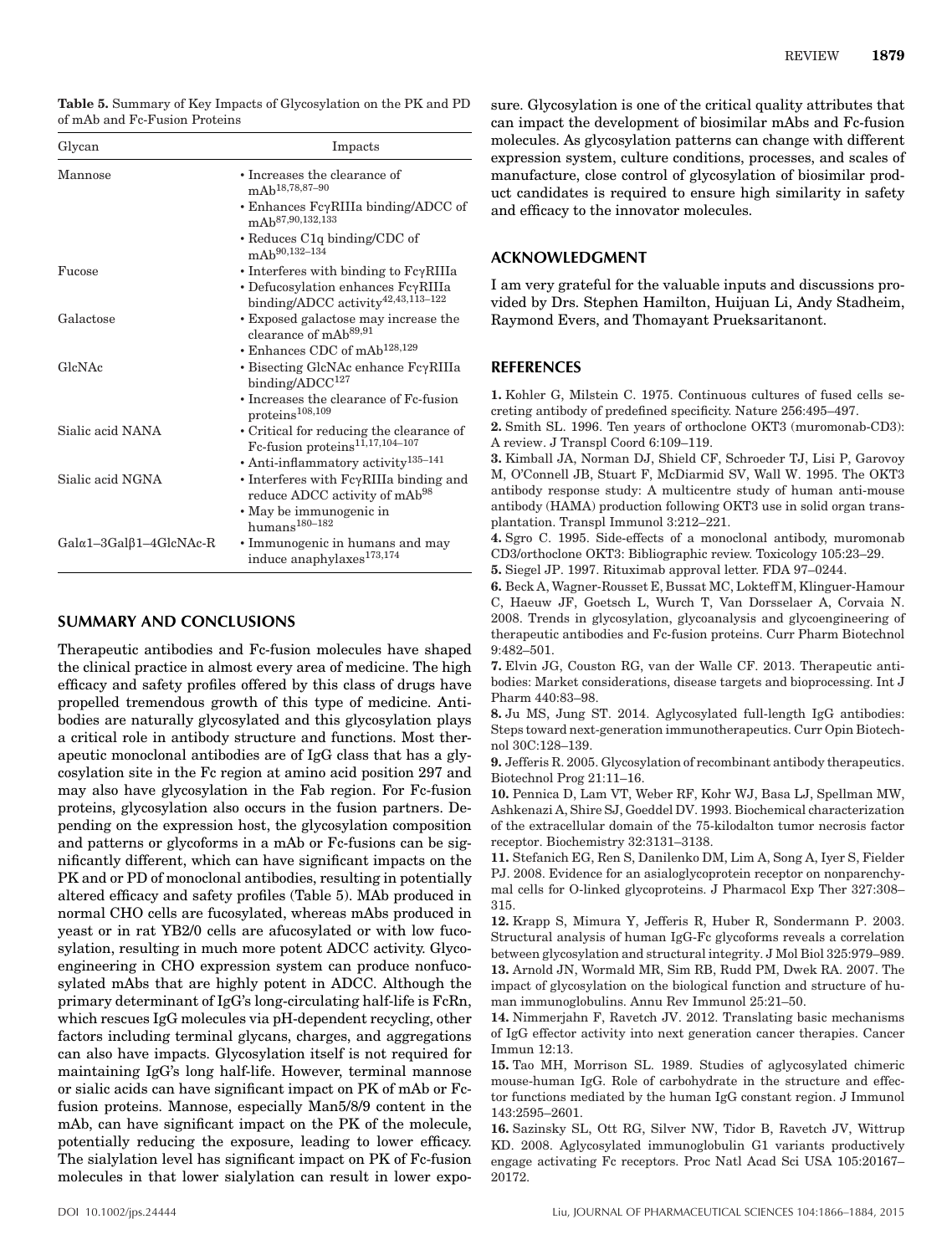**17.** Liu L, Gomathinayagam S, Hamuro L, Prueksaritanont T, Wang W, Stadheim TA, Hamilton SR. 2013. The impact of glycosylation on the pharmacokinetics of a TNFR2:Fc fusion protein expressed in glycoengineered pichia pastoris. Pharm Res 30:803–812.

**18.** Goetze AM, Liu YD, Zhang Z, Shah B, Lee E, Bondarenko PV, Flynn GC. 2011. High-mannose glycans on the Fc region of therapeutic IgG antibodies increase serum clearance in humans. Glycobiology 21:949– 959.

**19.** Umana P, Moessner E, Bruenker Pea. 2006. Novel 3rd generation humanized type II CD20 antibody with glycoengineered Fc and modified elbow hinge for enhanced ADCC and superior apoptosis induction. Blood 108, ASH Annual Meeting Abstracts #229.

**20.** Goede V, Fischer K, Busch Rea. 2013. Head-to-head comparison of obinutuzumab (GA101) plus chlorambucil versus rituximab plus chlorambucil in patients with chronic lymphocytic leukemia and co-existing medical conditions (comorbidities). Blood 122, ASH Annual Meeting Abstracts #6.

**21.** FDA. 2012. Guidance for industry biosimilars: Questions and answers regarding implementation of the biologics price competition and innovation act of 2009. http://www.fda.gov/ downloads/Drugs/Guidances/UCM273001.pdf

**22.** FDA. 2012. Guidance for industry scientific considerations in demonstrating biosimilarity to a reference product. http://www. fda.gov/downloads/drugs/guidancecomplianceregulatoryinformation/ guidances/ucm291128.pdf

**23.** FDA. 2012. Guidance for industry quality considerations in demonstrating biosimilarity to a reference protein product. http://www. fda.gov/downloads/drugs/guidancecomplianceregulatoryinformation/ guidances/ucm291134.pdf

**24.** FDA. 2014. Guidance for industry clinical pharmacology data to support a demonstration of biosimilarity to a reference product.http://www.fda.gov/downloads/drugs/ guidancecomplianceregulatoryinformation/guidances/ucm397017.pdf

**25.** EMEA. 2014. EMEA guideline on similar biological medicinal products containing biotechnology-derived proteins as active substance: Quality issues. http://www.ebe-biopharma.eu/uploads/Modules/ Newsroom/ema:chmp:bwp:247713:2012.pdf

**26.** EMEA. 2014. Guideline on similar biological medicinal products containing biotechnology-derived proteins as active substance: Non-clinical and clinical issues. http://www.ema.europa.eu/docs/en GB/document library/Scientific guideline/2015/01/WC500180219.pdf

**27.** Jefferis R. 2009. Recombinant antibody therapeutics: The impact of glycosylation on mechanisms of action. Trends Pharmacol Sci 30:356– 362.

**28.** Hayes JM, Cosgrave EF, Struwe WB, Wormald M, Davey GP, Jefferis R, Rudd PM. 2014. Glycosylation and Fc receptors. Curr Top Microbiol Immunol 382:165–199.

**29.** Kornfeld R, Keller J, Baenziger J, Kornfeld S. 1971. The structure of the glycopeptide of human gamma G myeloma proteins. J Biol Chem 246:3259–3268.

**30.** Kornfeld R, Kornfeld S. 1976. Comparative aspects of glycoprotein structure. Annu Rev Biochem 45:217–237.

**31.** Kornfeld R, Kornfeld S. 1985. Assembly of asparagine-linked oligosaccharides. Annu Rev Biochem 54:631–664.

**32.** Allen AC, Harper SJ, Feehally J. 1995. Galactosylation of N- and O-linked carbohydrate moieties of IgA1 and IgG in IgA nephropathy. Clin Exp Immunol 100:470–474.

**33.** Strasser R. 2012. Challenges in O-glycan engineering of plants. Front Plant Sci 3:218.

**34.** Bennett EP, Mandel U, Clausen H, Gerken TA, Fritz TA, Tabak LA. 2012. Control of mucin-type O-glycosylation: A classification of the polypeptide GalNAc-transferase gene family. Glycobiology 22:736– 756.

**35.** Wopereis S, Lefeber DJ, Morava E, Wevers RA. 2006. Mechanisms in protein O-glycan biosynthesis and clinical and molecular aspects of protein O-glycan biosynthesis defects: A review. Clin Chem 52:574– 600.

**36.** Tarp MA, Clausen H. 2008. Mucin-type O-glycosylation and its potential use in drug and vaccine development. Biochim Biophys Acta 1780:546–563.

**37.** Raju TS, Briggs JB, Borge SM, Jones AJ. 2000. Species-specific variation in glycosylation of IgG: Evidence for the species-specific sialylation and branch-specific galactosylation and importance for engineering recombinant glycoprotein therapeutics. Glycobiology 10:477–486.

**38.** Raju TS. 2003. Glycosylation variations with expression systems and their impact on biological activity of therapeutic immunoglobulins. BioProcess Int:44–53.

**39.** Yoo EM, Chintalacharuvu KR, Penichet ML, Morrison SL. 2002. Myeloma expression systems. J Immunol Methods 261:1–20.

**40.** Shinkawa T, Nakamura K, Yamane N, Shoji-Hosaka E, Kanda Y, Sakurada M, Uchida K, Anazawa H, Satoh M, Yamasaki M, Hanai N, Shitara K. 2003. The absence of fucose but not the presence of galactose or bisecting N-acetylglucosamine of human IgG1 complextype oligosaccharides shows the critical role of enhancing antibodydependent cellular cytotoxicity. J Biol Chem 278:3466–3473.

**41.** Beck A, Cochet O, Wurch T. 2010. GlycoFi's technology to control the glycosylation of recombinant therapeutic proteins. Expert Opin Drug Discov 5:95–111.

**42.** Gerngross TU. 2004. Advances in the production of human therapeutic proteins in yeasts and filamentous fungi. Nat Biotechnol 22:1409–1414.

**43.** Li H, Sethuraman N, Stadheim TA, Zha D, Prinz B, Ballew N, Bobrowicz P, Choi BK, Cook WJ, Cukan M, Houston-Cummings NR, Davidson R, Gong B, Hamilton SR, Hoopes JP, Jiang Y, Kim N, Mansfield R, Nett JH, Rios S, Strawbridge R, Wildt S, Gerngross TU. 2006. Optimization of humanized IgGs in glycoengineered Pichia pastoris. Nat Biotechnol 24:210–215.

**44.** Durocher Y, Butler M. 2009. Expression systems for therapeutic glycoprotein production. Curr Opin Biotechnol 20:700–707.

**45.** Wolfson W. 2013. Grow your own: Protalix BioTherapeutics produces drugs in carrot cells. Chem Biol 20:969–970.

**46.** Pfizer. 2012. ELELYSO US physician prescribing information. http://www.accessdata.fda.gov/drugsatfda docs/label/2012/022458 lbl.pdf

**47.** Deegan PB, Cox TM. 2012. Imiglucerase in the treatment of Gaucher disease: A history and perspective. Drug Des Devel Ther 6:81– 106.

**48.** Langreth R, Chen C, Nash J, Lauerman J. 2014. Ebola drug made from tobacco plant saves U.S. aid workers. Business Week, 08/14/2014. http://www.bloomberg.com/news/articles/2014-08-05/eboladrug-made-from-tobacco-plant-saves-u-s-aid-workers.

**49.** Olinger GG Jr., Pettitt J, Kim D, Working C, Bohorov O, Bratcher B, Hiatt E, Hume SD, Johnson AK, Morton J, Pauly M, Whaley KJ, Lear CM, Biggins JE, Scully C, Hensley L, Zeitlin L. 2012. Delayed treatment of Ebola virus infection with plant-derived monoclonal antibodies provides protection in rhesus macaques. Proc Natl Acad Sci USA 109:18030–18035.

**50.** Wacker C, Berger CN, Girard P, Meier R. 2011. Glycosylation profiles of therapeutic antibody pharmaceuticals. Eur J Pharm Biopharm 79:503–507.

51. Daëron C. 2014. Fc receptors as adaptive immunoreceptors. Curr Top Microbiol Immunol 382:131–164.

**52.** Jefferis R, Lund J. 2002. Interaction sites on human IgG-Fc for FcgammaR: Current models. Immunol Lett 82:57–65.

**53.** Bruhns P, Iannascoli B, England P, Mancardi DA, Fernandez N, Jorieux S, Daeron M. 2009. Specificity and affinity of human Fcgamma receptors and their polymorphic variants for human IgG subclasses. Blood 113:3716–3725.

**54.** Perussia B, Ravetch JV. 1991. Fc gamma RIII (CD16) on human macrophages is a functional product of the Fc gamma RIII-2 gene. Eur J Immunol 21:425–429.

**55.** Ferrara C, Grau S, Jager C, Sondermann P, Brunker P, Waldhauer I, Hennig M, Ruf A, Rufer AC, Stihle M, Umana P, Benz J. 2011. Unique carbohydrate-carbohydrate interactions are required for high affinity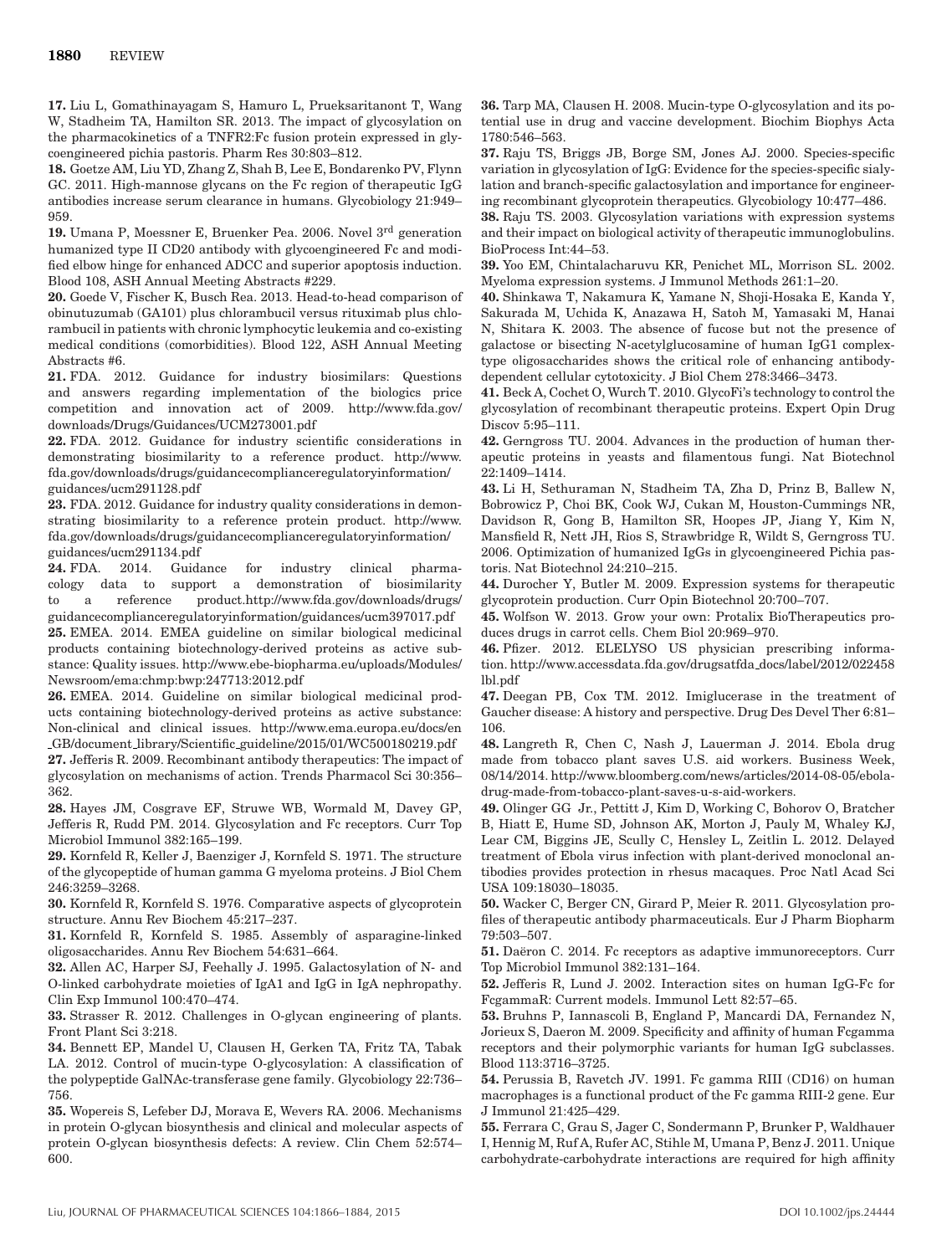binding between FcgammaRIII and antibodies lacking core fucose. Proc Natl Acad Sci USA 108:12669–12674.

**56.** Roopenian DC, Akilesh S. 2007. FcRn: The neonatal Fc receptor comes of age. Nat Rev Immunol 7:715–725.

**57.** Simister NE, Mostov KE. 1989. Cloning and expression of the neonatal rat intestinal Fc receptor, a major histocompatibility complex class I antigen homolog. Cold Spring Harb Symp Quant Biol 54 Pt 1:571–580.

**58.** Simister NE, Mostov KE. 1989. An Fc receptor structurally related to MHC class I antigens. Nature 337:184–187.

**59.** Shah U, Dickinson BL, Blumberg RS, Simister NE, Lencer WI, Walker WA. 2003. Distribution of the IgG Fc receptor, FcRn, in the human fetal intestine. Pediatr Res 53:295–301.

**60.** Israel EJ, Taylor S, Wu Z, Mizoguchi E, Blumberg RS, Bhan A, Simister NE. 1997. Expression of the neonatal Fc receptor, FcRn, on human intestinal epithelial cells. Immunology 92:69–74.

**61.** Cianga P, Cianga C, Cozma L, Ward ES, Carasevici E. 2003. The MHC class I related Fc receptor, FcRn, is expressed in the epithelial cells of the human mammary gland. Hum Immunol 64:1152–1159.

**62.** Borvak J, Richardson J, Medesan C, Antohe F, Radu C, Simionescu M, Ghetie V, Ward ES. 1998. Functional expression of the MHC class I-related receptor, FcRn, in endothelial cells of mice. Int Immunol 10:1289–1298.

**63.** Kim J, Bronson CL, Hayton WL, Radmacher MD, Roopenian DC, Robinson JM, Anderson CL. 2006. Albumin turnover: FcRn-mediated recycling saves as much albumin from degradation as the liver produces. Am J Physiol Gastrointest Liver Physiol 290:G352–G360.

**64.** Israel EJ, Wilsker DF, Hayes KC, Schoenfeld D, Simister NE. 1996. Increased clearance of IgG in mice that lack beta 2-microglobulin: Possible protective role of FcRn. Immunology 89:573–578.

**65.** Ghetie V, Ward ES. 1997. FcRn: The MHC class I-related receptor that is more than an IgG transporter. Immunol Today 18:592–598.

**66.** Chaudhury C, Mehnaz S, Robinson JM, Hayton WL, Pearl DK, Roopenian DC, Anderson CL. 2003. The major histocompatibility complex-related Fc receptor for IgG (FcRn) binds albumin and prolongs its lifespan. J Exp Med 197:315–322.

**67.** Simister NE, Story CM. 1997. Human placental Fc receptors and the transmission of antibodies from mother to fetus. J Reprod Immunol 37:1–23.

**68.** Firan M, Bawdon R, Radu C, Ober RJ, Eaken D, Antohe F, Ghetie V, Ward ES. 2001. The MHC class I-related receptor, FcRn, plays an essential role in the maternofetal transfer of gamma-globulin in humans. Int Immunol 13:993–1002.

**69.** Yoshida M, Claypool SM, Wagner JS, Mizoguchi E, Mizoguchi A, Roopenian DC, Lencer WI, Blumberg RS. 2004. Human neonatal Fc receptor mediates transport of IgG into luminal secretions for delivery of antigens to mucosal dendritic cells. Immunity 20:769–783.

**70.** Yoshida M, Kobayashi K, Kuo TT, Bry L, Glickman JN, Claypool SM, Kaser A, Nagaishi T, Higgins DE, Mizoguchi E, Wakatsuki Y, Roopenian DC, Mizoguchi A, Lencer WI, Blumberg RS. 2006. Neonatal Fc receptor for IgG regulates mucosal immune responses to luminal bacteria. J Clin Invest 116:2142–2151.

**71.** Qiao SW, Kobayashi K, Johansen FE, Sollid LM, Andersen JT, Milford E, Roopenian DC, Lencer WI, Blumberg RS. 2008. Dependence of antibody-mediated presentation of antigen on FcRn. Proc Natl Acad Sci USA 105:9337–9342.

**72.** Borrok MJ, Jung ST, Kang TH, Monzingo AF, Georgiou G. 2012. Revisiting the role of glycosylation in the structure of human IgG Fc. ACS Chem Biol 7:1596–1602.

**73.** Alsenaidy MA, Kim JH, Majumdar R, Weis DD, Joshi SB, Tolbert TJ, Middaugh CR, Volkin DB. 2013. High-throughput biophysical analysis and data visualization of conformational stability of an IgG1 monoclonal antibody after deglycosylation. J Pharm Sci 102:3942–3956.

**74.** Alsenaidy MA, Okbazghi SZ, Kim JH, Joshi SB, Middaugh CR, Tolbert TJ, Volkin DB. 2014. Physical stability comparisons of IgG1- Fc variants: Effects of N-glycosylation site occupancy and Asp/Gln residues at site Asn 297. J Pharm Sci 103:1613–1627.

**75.** Feige MJ, Nath S, Catharino SR, Weinfurtner D, Steinbacher S, Buchner J. 2009. Structure of the murine unglycosylated IgG1 Fc fragment. J Mol Biol 391:599–608.

**76.** Nose M, Wigzell H. 1983. Biological significance of carbohydrate chains on monoclonal antibodies. Proc Natl Acad Sci USA 80:6632– 6636.

**77.** Kim JK, Tsen MF, Ghetie V, Ward ES. 1994. Identifying amino acid residues that influence plasma clearance of murine IgG1 fragments by site-directed mutagenesis. Eur J Immunol 24:542–548.

**78.** Liu L, Stadheim A, Hamuro L, Pittman T, Wang W, Zha D, Hochman J, Prueksaritanont T. 2011. Pharmacokinetics of IgG1 monoclonal antibodies produced in humanized Pichia pastoris with specific glycoforms: A comparative study with CHO produced materials. Biologicals 39:205–210.

**79.** Clarke S, Gebbie C, Sweeney C, Olszewksi N, Smith J. 2009. A phase I, pharmacokinetic (PK) and preliminary efficacy assessment of ALD518, a humanized anti-IL-6 antibody, in patients with advanced cancer. J Clin Oncol 27:15s, (suppl; abstr3025).

**80.** Salgia R, Patel P, Bothos J, Yu W, Eppler S, Hegde P, Bai S, Kaur S, Nijem I, Catenacci DV, Peterson A, Ratain MJ, Polite B, Mehnert JM, Moss RA. 2014. Phase I dose-escalation study of onartuzumab as a single agent and in combination with bevacizumab in patients with advanced solid malignancies. Clin Cancer Res 20:1666–1675.

**81.** Xin Y, Jin D, Eppler S, Damico-Beyer LA, Joshi A, Davis JD, Kaur S, Nijem I, Bothos J, Peterson A, Patel P, Bai S. 2013. Population pharmacokinetic analysis from phase I and phase II studies of the humanized monovalent antibody, onartuzumab (MetMAb), in patients with advanced solid tumors. J Clin Pharmacol 53:1103–1111.

**82.** Hobbs SM, Jackson LE, Hoadley J. 1992. Interaction of aglycosyl immunoglobulins with the IgG Fc transport receptor from neonatal rat gut: Comparison of deglycosylation by tunicamycin treatment and genetic engineering. Mol Immunol 29:949–956.

**83.** Kim JK, Tsen MF, Ghetie V, Ward ES. 1994. Localization of the site of the murine IgG1 molecule that is involved in binding to the murine intestinal Fc receptor. Eur J Immunol 24:2429–2434.

**84.** Kim JK, Tsen MF, Ghetie V, Ward ES. 1994. Catabolism of the murine IgG1 molecule: Evidence that both CH2-CH3 domain interfaces are required for persistence of IgG1 in the circulation of mice. Scand J Immunol 40:457–465.

**85.** Ashwell G, Harford J. 1982. Carbohydrate-specific receptors of the liver. Annu Rev Biochem 51:531–554.

**86.** Mi Y, Lin A, Fiete D, Steirer L, Baenziger JU. 2014. Modulation of mannose and asialoglycoprotein receptor expression determines glycoprotein hormone half-life at critical points in the reproductive cycle. J Biol Chem 289:12157–12167.

**87.** Kanda Y, Yamada T, Mori K, Okazaki A, Inoue M, Kitajima-Miyama K, Kuni-Kamochi R, Nakano R, Yano K, Kakita S, Shitara K, Satoh M. 2007. Comparison of biological activity among nonfucosylated therapeutic IgG1 antibodies with three different N-linked Fc oligosaccharides: The high-mannose, hybrid, and complex types. Glycobiology 17:104–118.

**88.** Wright A, Morrison SL. 1994. Effect of altered CH2-associated carbohydrate structure on the functional properties and in vivo fate of chimeric mouse-human immunoglobulin G1. J Exp Med 180:1087– 1096.

**89.** Wright A, Sato Y, Okada T, Chang K, Endo T, Morrison S. 2000. In vivo trafficking and catabolism of IgG1 antibodies with Fc associated carbohydrates of differing structure. Glycobiology 10:1347–1355.

**90.** Yu M, Brown D, Reed C, Chung S, Lutman J, Stefanich E, Wong A, Stephan JP, Bayer R. 2012. Production, characterization, and pharmacokinetic properties of antibodies with N-linked mannose-5 glycans. MAbs 4:475–487.

**91.** Winkelhake JL, Nicolson GL. 1976. Aglycosylantibody. Effects of exoglycosidase treatments on autochthonous antibody survival time in the circulation. J Biol Chem 251:1074–1080.

**92.** Bailey MJ, Hooker AD, Adams CS, Zhang S, James DC. 2005. A platform for high-throughput molecular characterization of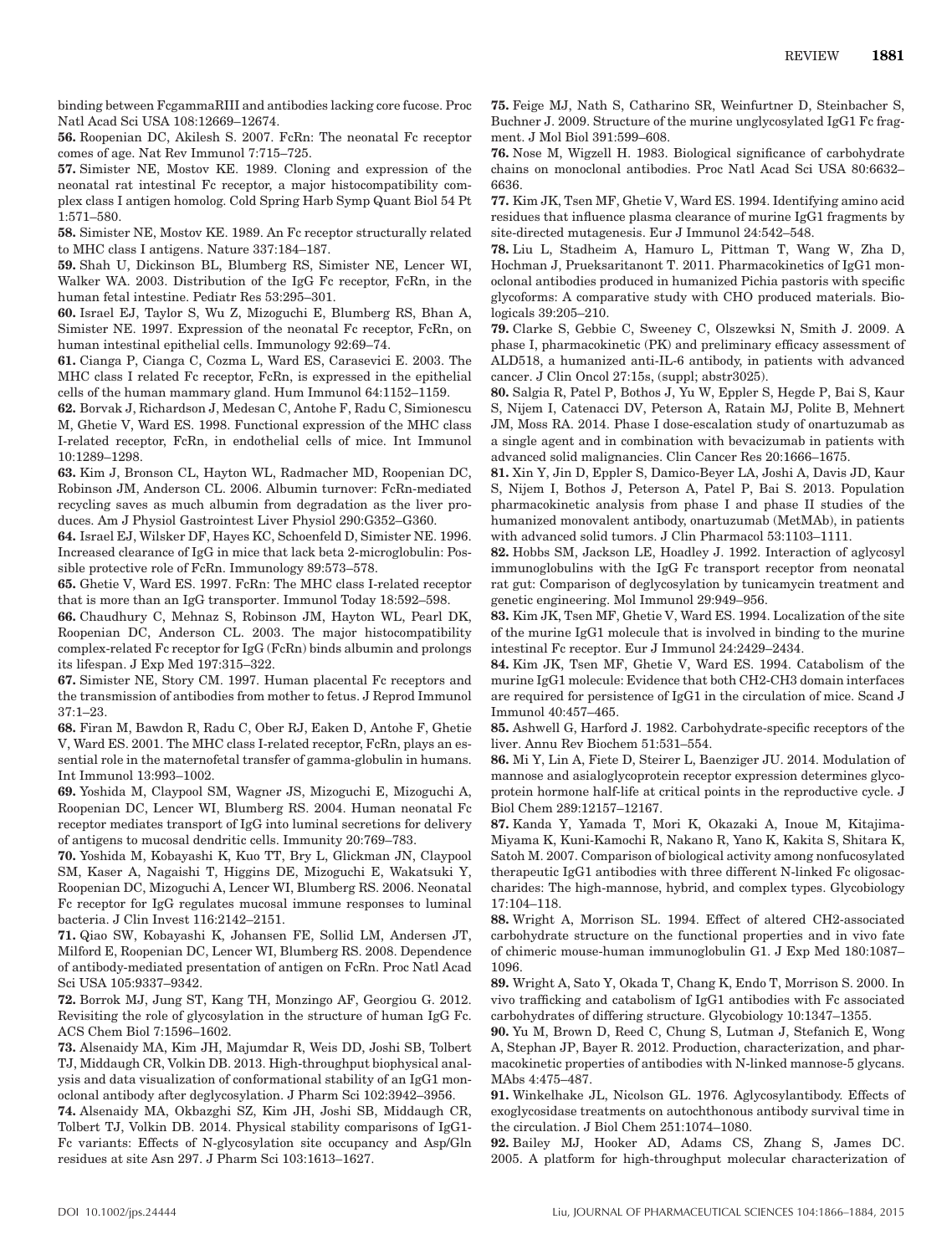recombinant monoclonal antibodies. J Chromatogr B Analyt Technol Biomed Life Sci 826:177–187.

**93.** Chen X, Flynn GC. 2007. Analysis of N-glycans from recombinant immunoglobulin G by on-line reversed-phase high-performance liquid chromatography/mass spectrometry. Anal Biochem 370:147–161.

**94.** Kamoda S, Ishikawa R, Kakehi K. 2006. Capillary electrophoresis with laser-induced fluorescence detection for detailed studies on Nlinked oligosaccharide profile of therapeutic recombinant monoclonal antibodies. J Chromatogr A 1133:332–339.

**95.** Flynn GC, Chen X, Liu YD, Shah B, Zhang Z. 2010. Naturally occurring glycan forms of human immunoglobulins G1 and G2. Mol Immunol 47:2074–2082.

**96.** Chen X, Liu YD, Flynn GC. 2009. The effect of Fc glycan forms on human IgG2 antibody clearance in humans. Glycobiology 19:240–249. **97.** Naso MF, Tam SH, Scallon BJ, Raju TS. 2010. Engineering host cell lines to reduce terminal sialylation of secreted antibodies. MAbs 2:519–527.

**98.** Scallon BJ, Tam SH, McCarthy SG, Cai AN, Raju TS. 2007. Higher levels of sialylated Fc glycans in immunoglobulin G molecules can adversely impact functionality. Mol Immunol 44:1524–1534.

**99.** Youings A, Chang SC, Dwek RA, Scragg IG. 1996. Site-specific glycosylation of human immunoglobulin G is altered in four rheumatoid arthritis patients. Biochem J 314(Pt 2):621–630.

**100.** Huang L, Biolsi S, Bales KR, Kuchibhotla U. 2006. Impact of variable domain glycosylation on antibody clearance: An LC/MS characterization. Anal Biochem 349:197–207.

**101.** Coloma MJ, Trinh RK, Martinez AR, Morrison SL. 1999. Position effects of variable region carbohydrate on the affinity and in vivo behavior of an anti-(1–>6) dextran antibody. J Immunol 162:2162–2170. **102.** Beck A, Reichert JM. 2011. Therapeutic Fc-fusion proteins and peptides as successful alternatives to antibodies. MAbs 3:415–416.

**103.** Suzuki T, Ishii-Watabe A, Tada M, Kobayashi T, Kanayasu-Toyoda T, Kawanishi T, Yamaguchi T. 2010. Importance of neonatal FcR in regulating the serum half-life of therapeutic proteins containing the Fc domain of human IgG1: A comparative study of the affinity of monoclonal antibodies and Fc-fusion proteins to human neonatal FcR. J Immunol 184:1968–1976.

**104.** Suen KF, Turner MS, Gao F, Liu B, Althage A, Slavin A, Ou W, Zuo E, Eckart M, Ogawa T, Yamada M, Tuntland T, Harris JL, Trauger JW. 2010. Transient expression of an IL-23R extracellular domain Fc fusion protein in CHO vs. HEK cells results in improved plasma exposure. Protein Expr Purif 71:96–102.

**105.** Flesher AR, Marzowski J, Wang WC, Raff HV. 1995. Fluorophorelabeled carbohydrate analysis of immunoglobulin fusion proteins: Correlation of oligosaccharide content with in vivo clearance profile. Biotechnol Bioeng 47:405.

**106.** Meier W, Gill A, Rogge M, Dabora R, Majeau GR, Oleson FB, Jones WE, Frazier D, Miatkowski K, Hochman PS. 1995. Immunomodulation by LFA3TIP, an LFA-3/IgG1 fusion protein: Cell line dependent glycosylation effects on pharmacokinetics and pharmacodynamic markers. Ther Immunol 2:159–171.

**107.** Kim HJ, Kim HJ. 2007. The glycosylation and pharmacokinetics of CTLA4Ig produced in rice cells. Biol Pharm Bull 30:1913–1917.

**108.** Jones AJ, Papac DI, Chin EH, Keck R, Baughman SA, Lin YS, Kneer J, Battersby JE. 2007. Selective clearance of glycoforms of a complex glycoprotein pharmaceutical caused by terminal Nacetylglucosamine is similar in humans and cynomolgus monkeys. Glycobiology 17:529–540.

**109.** Keck R, Nayak N, Lerner L, Raju S, Ma S, Schreitmueller T, Chamow S, Moorhouse K, Kotts C, Jones A. 2008. Characterization of a complex glycoprotein whose variable metabolic clearance in humans is dependent on terminal N-acetylglucosamine content. Biologicals 36:49–60.

**110.** Schwartz AL. 1991. Trafficking of asialoglycoproteins and the asialoglycoprotein receptor. Targeted Diagn Ther 4:3–39.

**111.** Williams RC Jr, Osterland CK, Margherita S, Tokuda S, Messner RP. 1973. Studies of biologic and serologic activities of rabbit-IgG antibody depleted of carbohydrate residues. J Immunol 111:1690–1698.

**112.** Koide N, Nose M, Muramatsu T. 1977. Recognition of IgG by Fc receptor and complement: Effects of glycosidase digestion. Biochem Biophys Res Commun 75:838–844.

**113.** Rothman RJ, Perussia B, Herlyn D, Warren L. 1989. Antibodydependent cytotoxicity mediated by natural killer cells is enhanced by castanospermine-induced alterations of IgG glycosylation. Mol Immunol 26:1113–1123.

**114.** Shields RL, Lai J, Keck R, O'Connell LY, Hong K, Meng YG, Weikert SH, Presta LG. 2002. Lack of fucose on human IgG1 Nlinked oligosaccharide improves binding to human Fcgamma RIII and antibody-dependent cellular toxicity. J Biol Chem 277:26733– 26740.

**115.** Yamane-Ohnuki N, Kinoshita S, Inoue-Urakubo M, Kusunoki M, Iida S, Nakano R, Wakitani M, Niwa R, Sakurada M, Uchida K, Shitara K, Satoh M. 2004. Establishment of FUT8 knockout Chinese hamster ovary cells: An ideal host cell line for producing completely defucosylated antibodies with enhanced antibody-dependent cellular cytotoxicity. Biotechnol Bioeng 87:614–622.

**116.** Satoh M, Iida S, Shitara K. 2006. Non-fucosylated therapeutic antibodies as next-generation therapeutic antibodies. Expert Opin Biol Ther 6:1161–1173.

**117.** Okazaki A, Shoji-Hosaka E, Nakamura K, Wakitani M, Uchida K, Kakita S, Tsumoto K, Kumagai I, Shitara K. 2004. Fucose depletion from human IgG1 oligosaccharide enhances binding enthalpy and association rate between IgG1 and FcgammaRIIIa. J Mol Biol 336:1239– 1249.

**118.** Natsume A, Wakitani M, Yamane-Ohnuki N, Shoji-Hosaka E, Niwa R, Uchida K, Satoh M, Shitara K. 2005. Fucose removal from complex-type oligosaccharide enhances the antibody-dependent cellular cytotoxicity of single-gene-encoded antibody comprising a singlechain antibody linked the antibody constant region. J Immunol Methods 306:93–103.

**119.** Mori K, Kuni-Kamochi R, Yamane-Ohnuki N, Wakitani M, Yamano K, Imai H, Kanda Y, Niwa R, Iida S, Uchida K, Shitara K, Satoh M. 2004. Engineering Chinese hamster ovary cells to maximize effector function of produced antibodies using FUT8 siRNA. Biotechnol Bioeng 88:901–908.

**120.** Kanda Y, Imai-Nishiya H, Kuni-Kamochi R, Mori K, Inoue M, Kitajima-Miyama K, Okazaki A, Iida S, Shitara K, Satoh M. 2007. Establishment of a GDP-mannose 4,6-dehydratase (GMD) knockout host cell line: A new strategy for generating completely non-fucosylated recombinant therapeutics. J Biotechnol 130:300–310.

**121.** Ito A, Ishida T, Yano H, Inagaki A, Suzuki S, Sato F, Takino H, Mori F, Ri M, Kusumoto S, Komatsu H, Iida S, Inagaki H, Ueda R. 2009. Defucosylated anti-CCR4 monoclonal antibody exercises potent ADCC-mediated antitumor effect in the novel tumor-bearing humanized NOD/Shi-scid, IL-2Rgamma(null) mouse model. Cancer Immunol Immunother 58:1195–1206.

**122.** Iida S, Misaka H, Inoue M, Shibata M, Nakano R, Yamane-Ohnuki N, Wakitani M, Yano K, Shitara K, Satoh M. 2006. Nonfucosylated therapeutic IgG1 antibody can evade the inhibitory effect of serum immunoglobulin G on antibody-dependent cellular cytotoxicity through its high binding to FcgammaRIIIa. Clin Cancer Res 12:2879– 2887.

**123.** Hanai N, Nakamura K, Shoji E, Yamasaki M, Uchida K, Shinkawa T, Kanda T, Yamne N, Anazawa H, Imabeppu S. 2000. Method for controlling the activity of immunological functional molecule. *Int. Pub. num. WO00/61739*, Oct. 19, 2000.

**124.** Masuda K, Kubota T, Kaneko E, Iida S, Wakitani M, Kobayashi-Natsume Y, Kubota A, Shitara K, Nakamura K. 2007. Enhanced binding affinity for FcgammaRIIIa of fucose-negative antibody is sufficient to induce maximal antibody-dependent cellular cytotoxicity. Mol Immunol 44:3122–3131.

**125.** Davies J, Jiang L, Pan LZ, LaBarre MJ, Anderson D, Reff M. 2001. Expression of GnTIII in a recombinant anti-CD20 CHO production cell line: Expression of antibodies with altered glycoforms leads to an increase in ADCC through higher affinity for FC gamma RIII. Biotechnol Bioeng 74:288–294.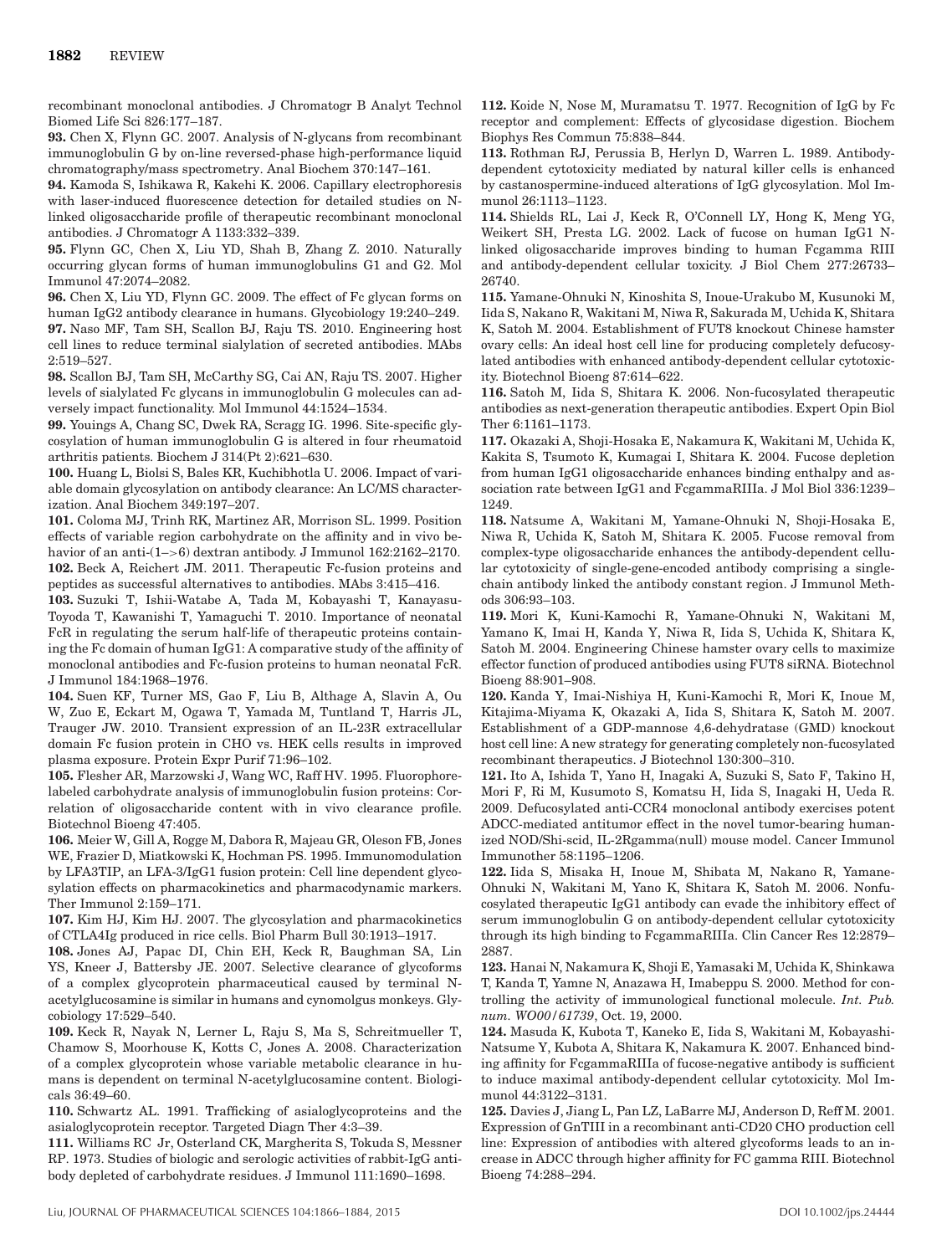**126.** Ideda Y, Naoyuki T. 2001. Enzymatic properties and biological functions of b1,4-N-acetylglucosaminyl transferase III. Trends Glycosci Glycotechnol 13:167–176.

**127.** Hodoniczky J, Zheng YZ, James DC. 2005. Control of recombinant monoclonal antibody effector functions by Fc N-glycan remodeling in vitro. Biotechnol Prog 21:1644–1652.

**128.** Boyd PN, Lines AC, Patel AK. 1995. The effect of the removal of sialic acid, galactose and total carbohydrate on the functional activity of Campath-1H. Mol Immunol 32:1311–1318.

**129.** Peipp M, Dechant M, Valerius T. 2008. Effector mechanisms of therapeutic antibodies against ErbB receptors. Curr Opin Immunol 20:436–443.

**130.** Raju TS. 2008. Terminal sugars of Fc glycans influence antibody effector functions of IgGs. Curr Opin Immunol 20:471– 478.

**131.** Ferrara C, Stuart F, Sondermann P, Brunker P, Umana P. 2006. The carbohydrate at FcgammaRIIIa Asn-162. An element required for high affinity binding to non-fucosylated IgG glycoforms. J Biol Chem 281:5032–5036.

**132.** Kanda Y, Yamane-Ohnuki N, Sakai N, Yamano K, Nakano R, Inoue M, Misaka H, Iida S, Wakitani M, Konno Y, Yano K, Shitara K, Hosoi S, Satoh M. 2006. Comparison of cell lines for stable production of fucose-negative antibodies with enhanced ADCC. Biotechnol Bioeng 94:680–688.

**133.** Zhou Q, Shankara S, Roy A, Qiu H, Estes S, McVie-Wylie A, Culm-Merdek K, Park A, Pan C, Edmunds T. 2008. Development of a simple and rapid method for producing non-fucosylated oligomannose containing antibodies with increased effector function. Biotechnol Bioeng 99:652–665.

**134.** Hiatt A, Bohorova N, Bohorov O, Goodman C, Kim D, Pauly MH, Velasco J, Whaley KJ, Piedra PA, Gilbert BE, Zeitlin L. 2014. Glycan variants of a respiratory syncytial virus antibody with enhanced effector function and in vivo efficacy. Proc Natl Acad Sci USA 111:5992– 5997.

**135.** Nimmerjahn F, Ravetch JV. 2008. Anti-inflammatory actions of intravenous immunoglobulin. Annu Rev Immunol 26:513– 533.

136. Anthony RM, Ravetch JV. 2010. A novel role for the IgG Fc glycan: The anti-inflammatory activity of sialylated IgG Fcs. J Clin Immunol 30(Suppl 1):S9–S14.

**137.** Anthony RM, Kobayashi T, Wermeling F, Ravetch JV. 2011. Intravenous gammaglobulin suppresses inflammation through a novel T(H)2 pathway. Nature 475:110–113.

**138.** Kaneko Y, Nimmerjahn F, Ravetch JV. 2006. Anti-inflammatory activity of immunoglobulin G resulting from Fc sialylation. Science 313:670–673.

**139.** Samuelsson A, Towers TL, Ravetch JV. 2001. Anti-inflammatory activity of IVIG mediated through the inhibitory Fc receptor. Science 291:484–486.

**140.** Sondermann P, Pincetic A, Maamary J, Lammens K, Ravetch JV. 2013. General mechanism for modulating immunoglobulin effector function. Proc Natl Acad Sci USA 110:9868–9872.

**141.** Anthony RM, Nimmerjahn F, Ashline DJ, Reinhold VN, Paulson JC, Ravetch JV. 2008. Recapitulation of IVIG anti-inflammatory activity with a recombinant IgG Fc. Science 320:373–376.

**142.** Espy C, Morelle W, Kavian N, Grange P, Goulvestre C, Viallon V, Chereau C, Pagnoux C, Michalski JC, Guillevin L, Weill B, Batteux F, Guilpain P. 2011. Sialylation levels of anti-proteinase 3 antibodies are associated with the activity of granulomatosis with polyangiitis (Wegener's). Arthritis Rheum 63:2105–2115.

**143.** Parekh R, Roitt I, Isenberg D, Dwek R, Rademacher T. 1988. Age-related galactosylation of the N-linked oligosaccharides of human serum IgG. J Exp Med 167:1731–1736.

**144.** Parekh R, Isenberg D, Rook G, Roitt I, Dwek R, Rademacher T. 1989. A comparative analysis of disease-associated changes in the galactosylation of serum IgG. J Autoimmun 2:101–114.

**145.** Shade KTCARM. 2013. Antibody glycosylation and inflammation. Antibodies 2:392–414.

**146.** Shikata K, Yasuda T, Takeuchi F, Konishi T, Nakata M, Mizuochi T. 1998. Structural changes in the oligosaccharide moiety of human IgG with aging. Glycoconj J 15:683–689.

**147.** van de Geijn FE, Wuhrer M, Selman MH, Willemsen SP, de Man YA, Deelder AM, Hazes JM, Dolhain RJ. 2009. Immunoglobulin G galactosylation and sialylation are associated with pregnancy-induced improvement of rheumatoid arthritis and the postpartum flare: Results from a large prospective cohort study. Arthritis Res Ther 11:R193.

**148.** Wright A, Tao MH, Kabat EA, Morrison SL. 1991. Antibody variable region glycosylation: Position effects on antigen binding and carbohydrate structure. EMBO J 10:2717–2723.

**149.** Wallick SC, Kabat EA, Morrison SL. 1988. Glycosylation of a VH residue of a monoclonal antibody against alpha (1—-6) dextran increases its affinity for antigen. J Exp Med 168:1099–1109.

**150.** Jacquemin M, Radcliffe CM, Lavend'homme R, Wormald MR, Vanderelst L, Wallays G, Dewaele J, Collen D, Vermylen J, Dwek RA, Saint-Remy JM, Rudd PM, Dewerchin M. 2006. Variable region heavy chain glycosylation determines the anticoagulant activity of a factor VIII antibody. J Thromb Haemost 4:1047–1055.

**151.** Labeta MO, Margni RA, Leoni J, Binaghi RA. 1986. Structure of asymmetric non-precipitating antibody: Presence of a carbohydrate residue in only one Fab region of the molecule. Immunology 57:311– 317.

**152.** Bondt A, Rombouts Y, Selman MH, Hensbergen PJ, Reiding KR, Hazes JM, Dolhain RJ, Wuhrer M. 2014. Immunoglobulin G (IgG) Fab glycosylation analysis using a new mass spectrometric highthroughput profiling method reveals pregnancy-associated changes. Mol Cell Proteomics 13:3029–3039.

**153.** Koene HR, Kleijer M, Algra J, Roos D, dem Borne AE, de Haas M. 1997. Fc gammaRIIIa-158V/F polymorphism influences the binding of IgG by natural killer cell Fc gammaRIIIa, independently of the Fc gammaRIIIa-48L/R/H phenotype. Blood 90:1109–1114.

**154.** Cartron G, Dacheux L, Salles G, Solal-Celigny P, Bardos P, Colombat P, Watier H. 2002. Therapeutic activity of humanized anti-CD20 monoclonal antibody and polymorphism in IgG Fc receptor FcgammaRIIIa gene. Blood 99:754–758.

**155.** Ghielmini M, Rufibach K, Salles G, Leoncini-Franscini L, Leger-Falandry C, Cogliatti S, Fey M, Martinelli G, Stahel R, Lohri A, Ketterer N, Wernli M, Cerny T, Schmitz SF. 2005. Single agent rituximab in patients with follicular or mantle cell lymphoma: Clinical and biological factors that are predictive of response and event-free survival as well as the effect of rituximab on the immune system: A study of the Swiss Group for Clinical Cancer Research (SAKK). Ann Oncol 16:1675–1682. **156.** Kim DH, Jung HD, Kim JG, Lee JJ, Yang DH, Park YH, Do YR, Shin HJ, Kim MK, Hyun MS, Sohn SK. 2006. FCGR3A gene polymorphisms may correlate with response to frontline R-CHOP therapy for diffuse large B-cell lymphoma. Blood 108:2720–2725.

**157.** Treon SP, Hansen M, Branagan AR, Verselis S, Emmanouilides C, Kimby E, Frankel SR, Touroutoglou N, Turnbull B, Anderson KC, Maloney DG, Fox EA. 2005. Polymorphisms in FcgammaRIIIA (CD16) receptor expression are associated with clinical response to rituximab in Waldenstrom's macroglobulinemia. J Clin Oncol 23:474–481.

**158.** Weng WK, Levy R. 2003. Two immunoglobulin G fragment C receptor polymorphisms independently predict response to rituximab in patients with follicular lymphoma. J Clin Oncol 21:3940–3947.

**159.** Quartuccio L, Fabris M, Pontarini E, Salvin S, Zabotti A, Benucci M, Manfredi M, Biasi D, Ravagnani V, Atzeni F, Sarzi-Puttini P, Morassi P, Fischetti F, Tomietto P, Bazzichi L, Saracco M, Pellerito R, Cimmino M, Schiavon F, Carraro V, Semeraro A, Caporali R, Cavagna L, Bortolotti R, Paolazzi G, Govoni M, Bombardieri S, De Vita S. 2014. The 158VV Fcgamma receptor 3A genotype is associated with response to rituximab in rheumatoid arthritis: Results of an Italian multicentre study. Ann Rheum Dis 73:716–721.

**160.** Musolino A, Naldi N, Bortesi B, Pezzuolo D, Capelletti M, Missale G, Laccabue D, Zerbini A, Camisa R, Bisagni G, Neri TM, Ardizzoni A. 2008. Immunoglobulin G fragment C receptor polymorphisms and clinical efficacy of trastuzumab-based therapy in patients with HER-2/neu-positive metastatic breast cancer. J Clin Oncol 26:1789–1796.